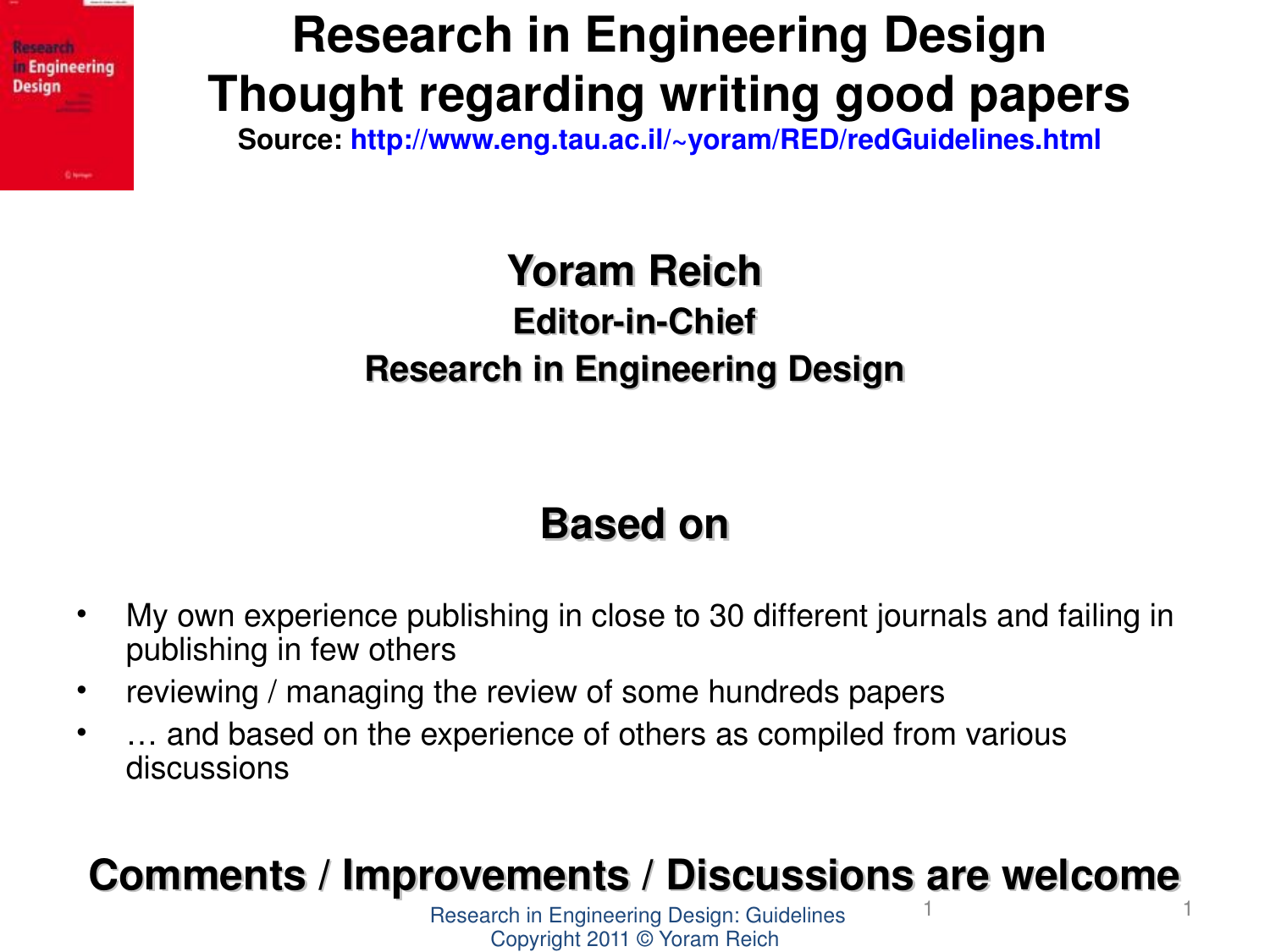

# **3 (potentially overlapping) perspectives**

- How to view your research through the **lens and beast metaphor**
- Paper/research as the **product of designing**
- A list of guidelines compiled from diverse experiences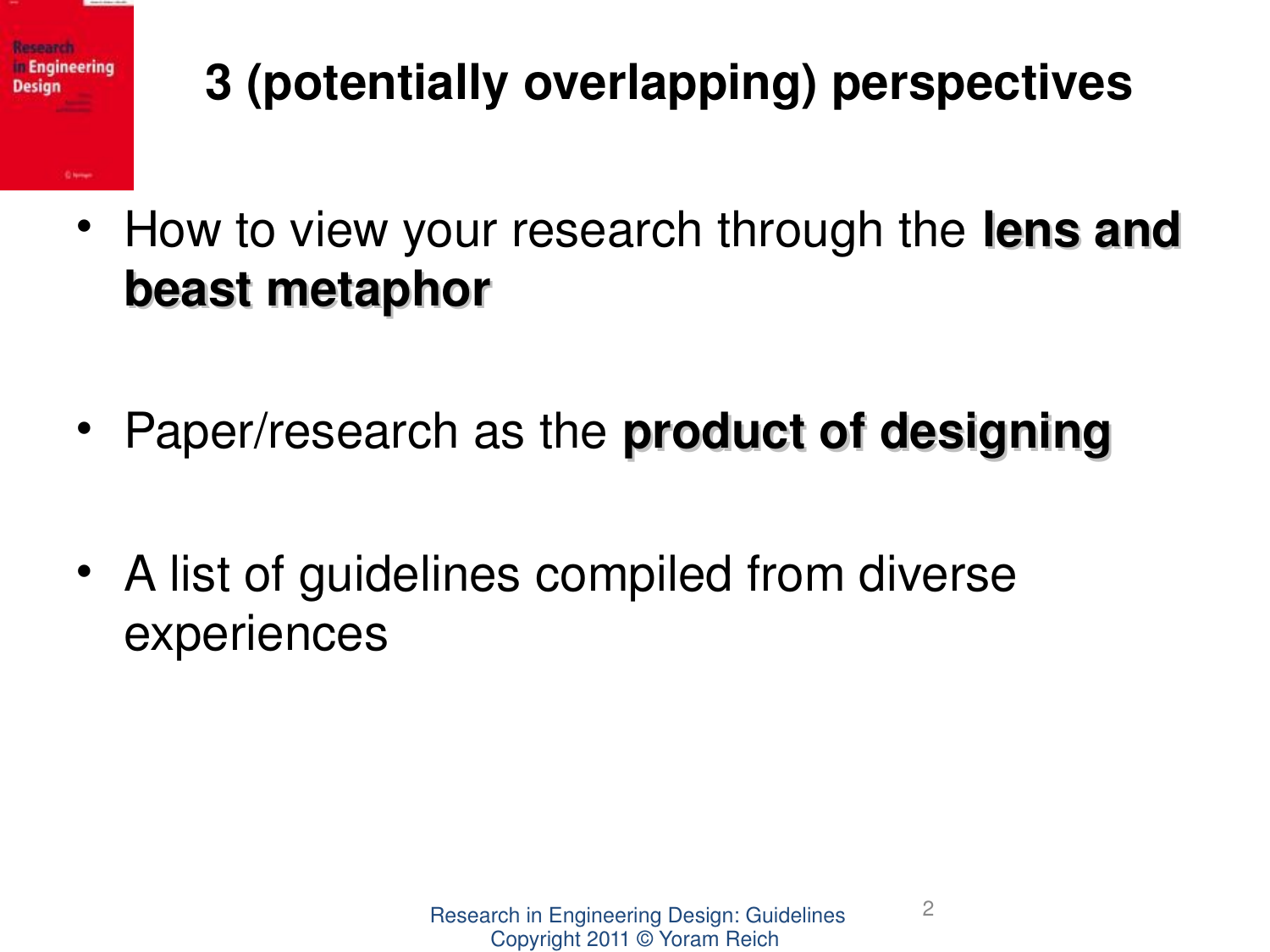

# **The "lens" and the beast metaphor\***

### **Short summary**

You can view your research as an animal you are creating and observing simultaneously. There is a difference between what you create and what you see because you look at your work through some worldview (perspective) which allows you to focus on particular aspects and hinders your vision of other aspects. By using different perspectives including zooming onto the beast, you are able to focus on different aspects.

Similar to you, other people including editors, reviewers, readers and future referees, view your work through their lenses. Given the differing lenses, they may see a completely different beast than you. If you want them to appreciate what you did or see things like you, tell them which lens to use or explain to them how you use your lens and why do you see the things you see.

\***This metaphor was first presented at the 4th design theory SIG meeting in Paris 31.1.111.2.11 Eswaran Subrahmanian, Yoram Reich, Frido Smulders, Sebastian Meijers Designing: Insights from Weaving Cognitive Theories**

#### lt is also a part of a submission to ICED 2011 rand to IASDR 2011 by the same Copyright **authors** am Reich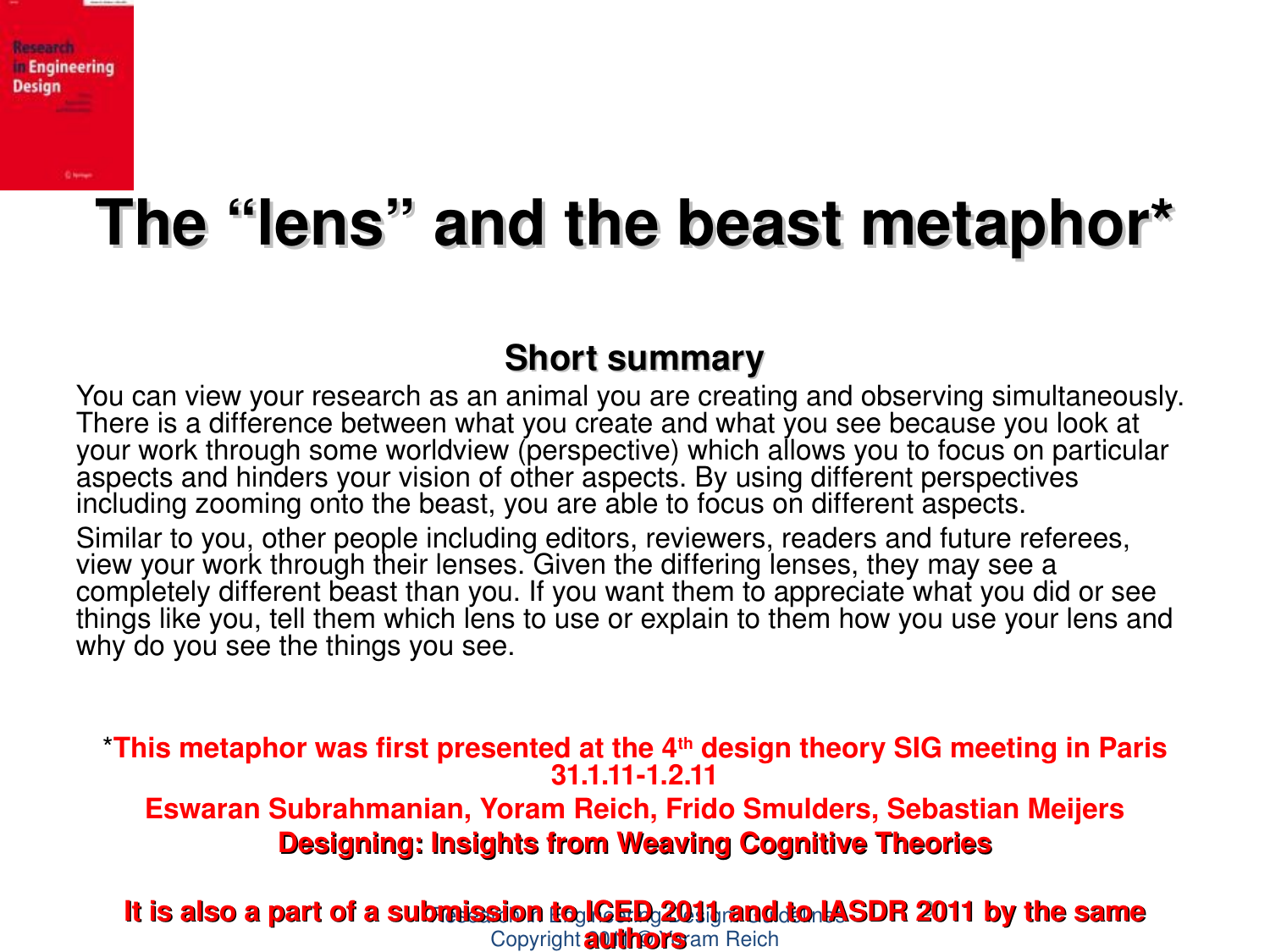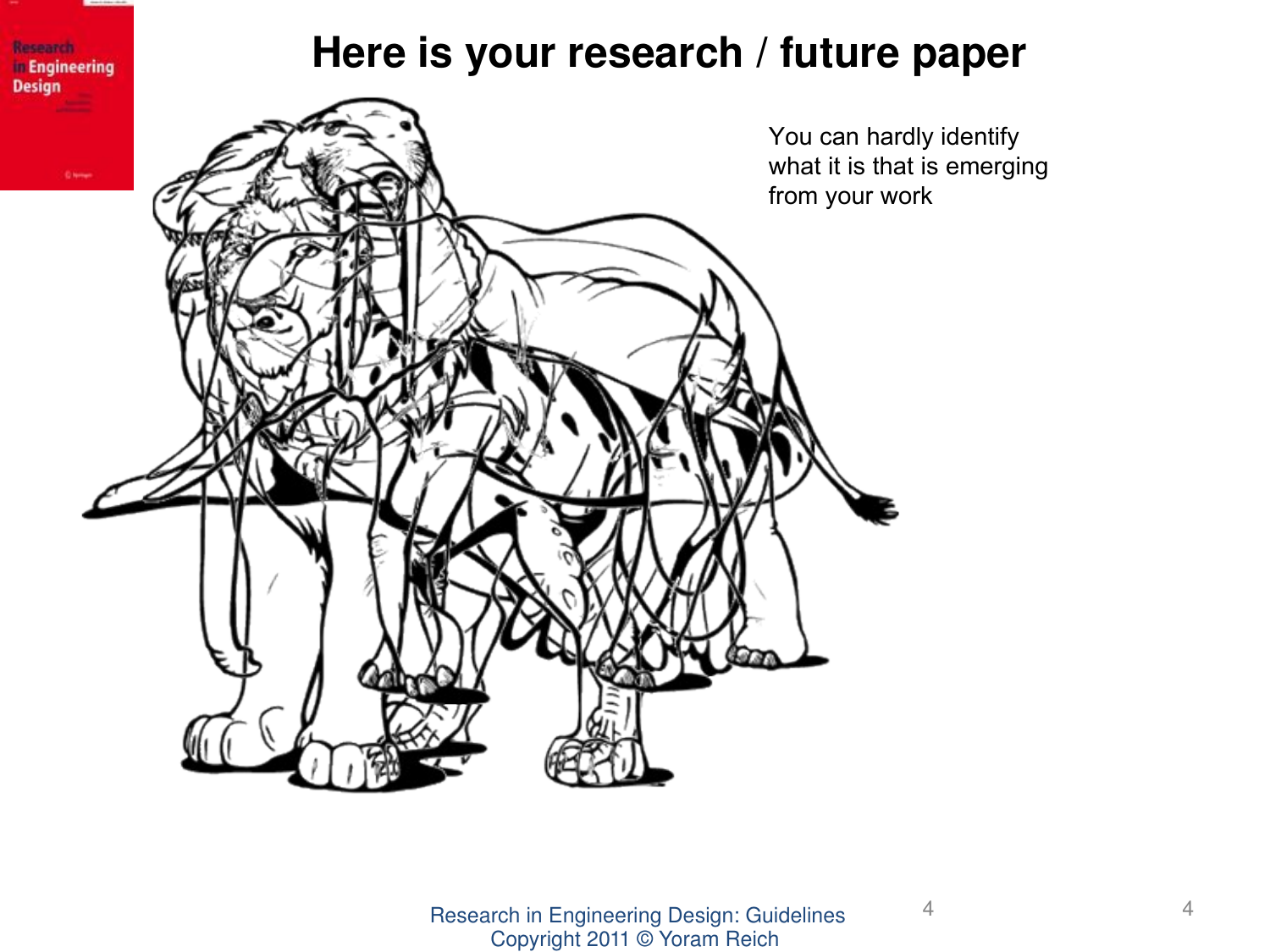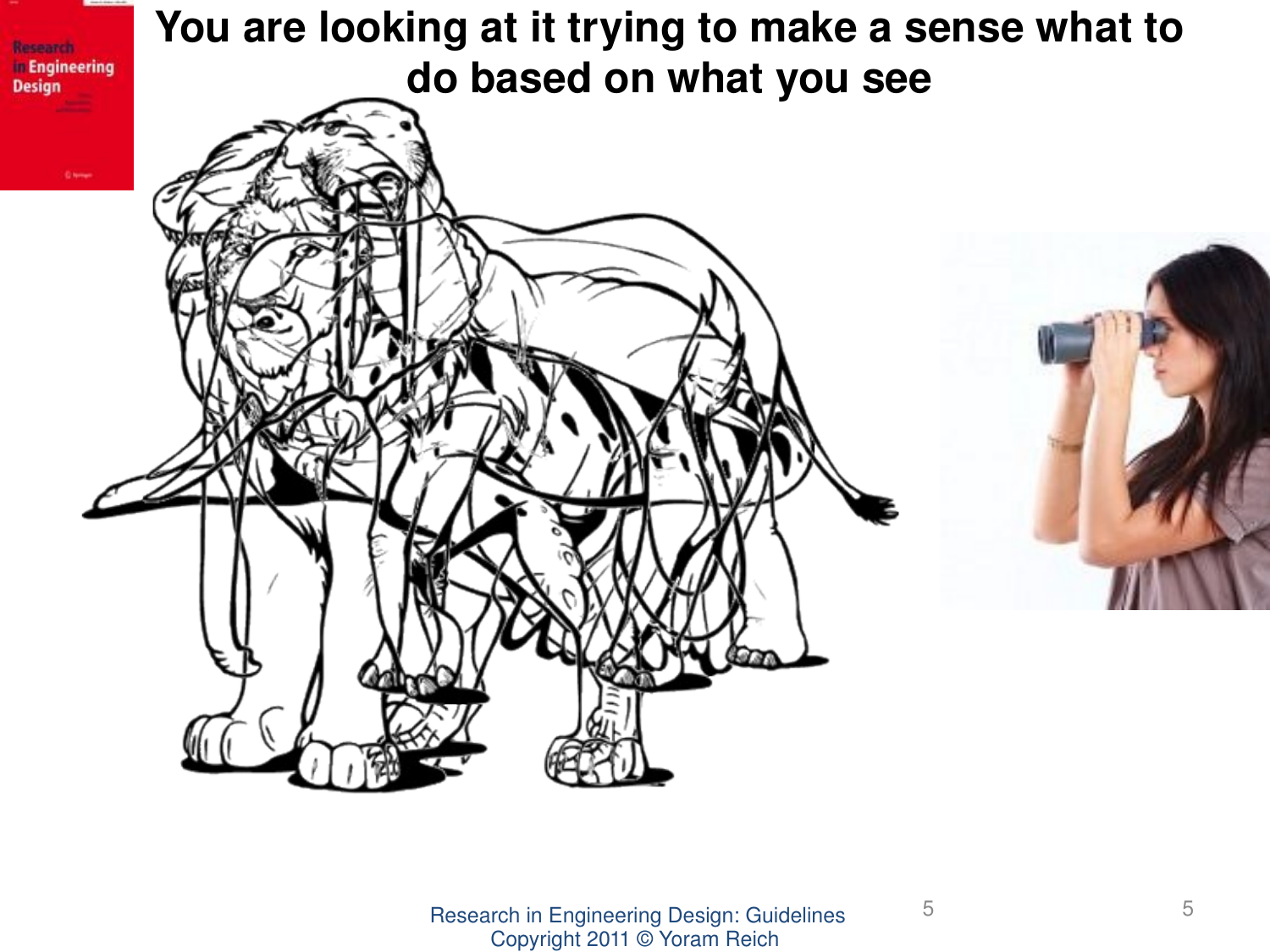

**Is it a dinosaur?**



![](_page_5_Picture_3.jpeg)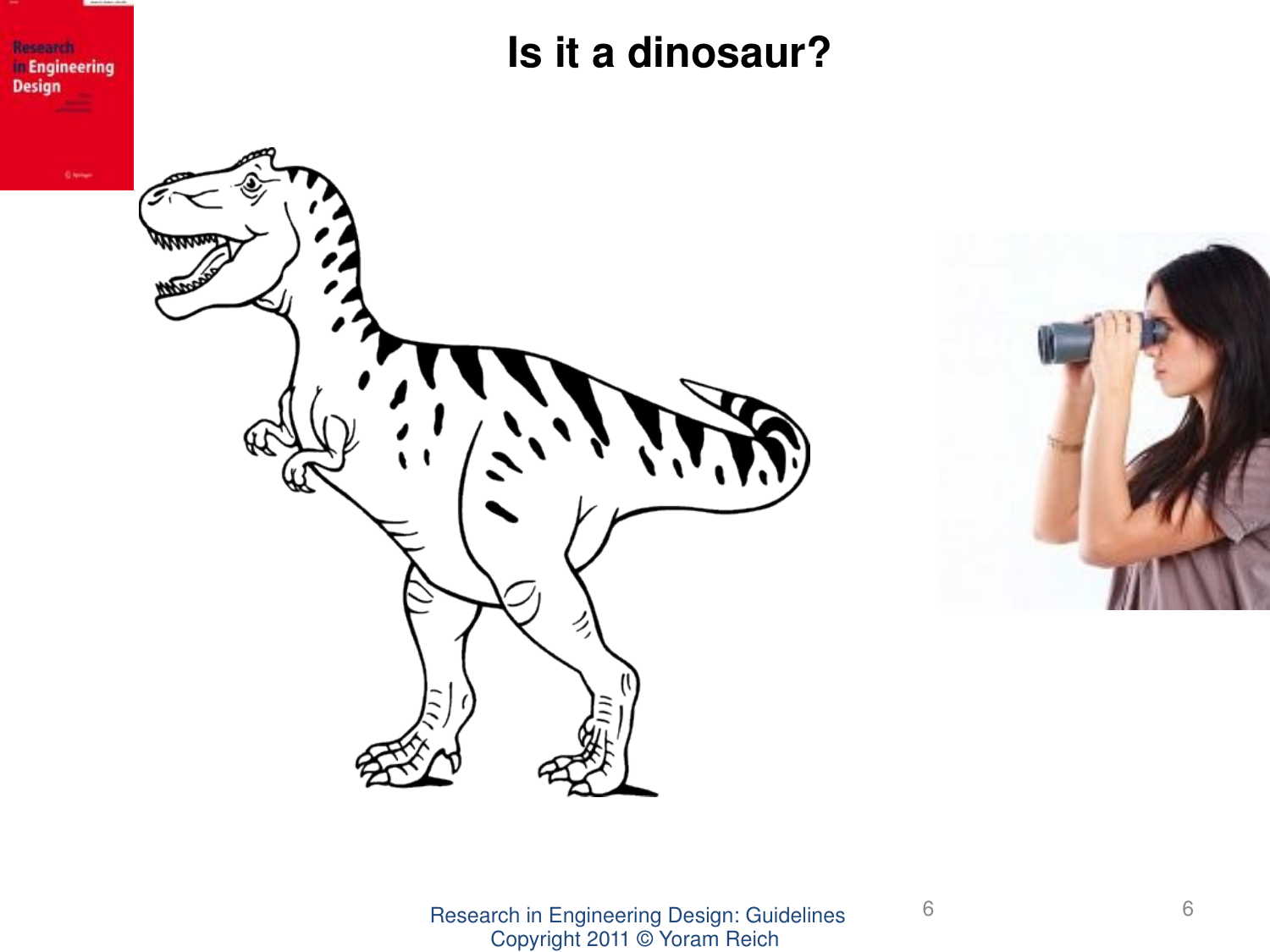![](_page_6_Picture_0.jpeg)

![](_page_6_Picture_1.jpeg)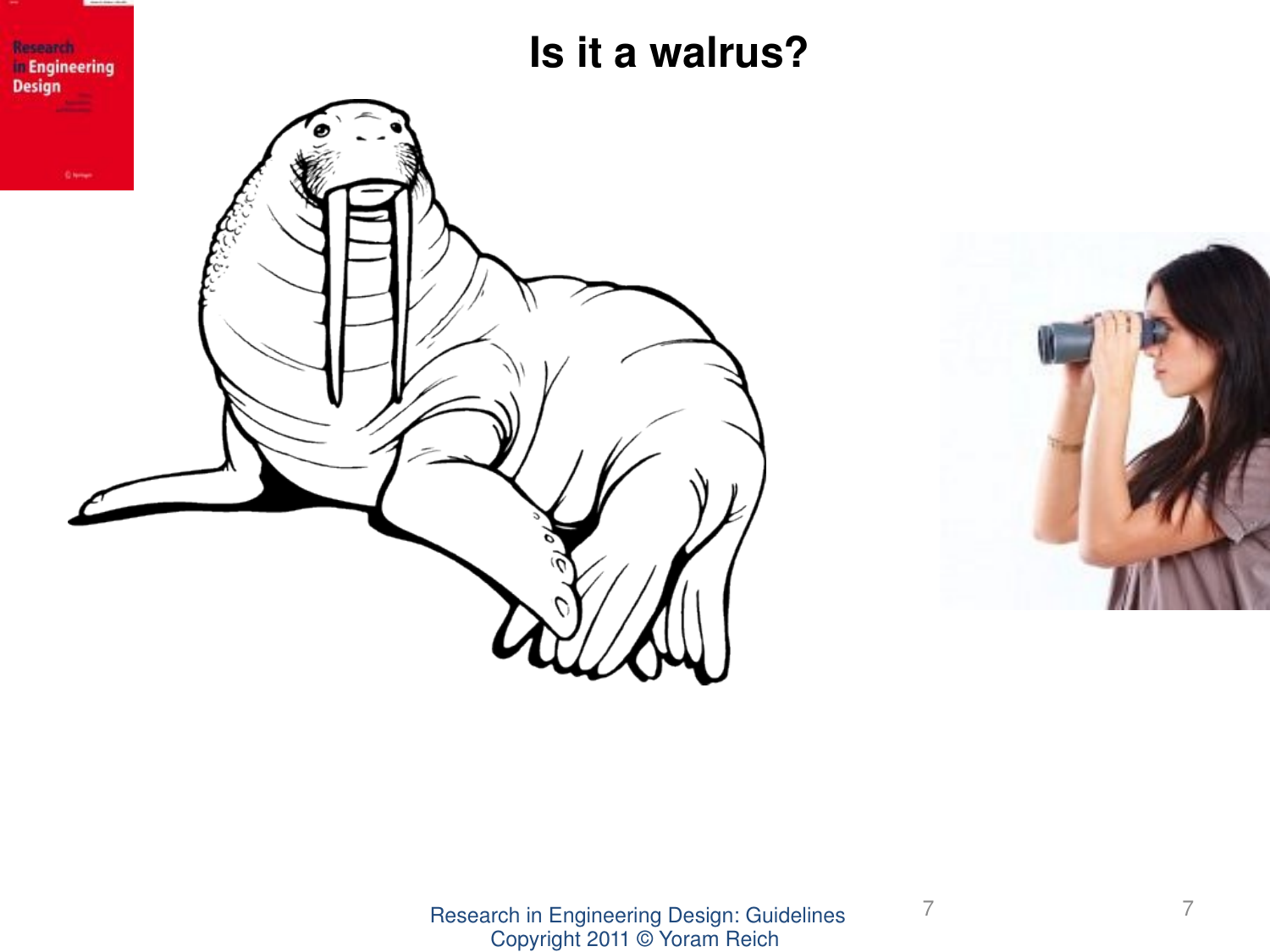Research<br>in Engineering **Design** 

**Is it a lion?**

![](_page_7_Picture_2.jpeg)

![](_page_7_Picture_3.jpeg)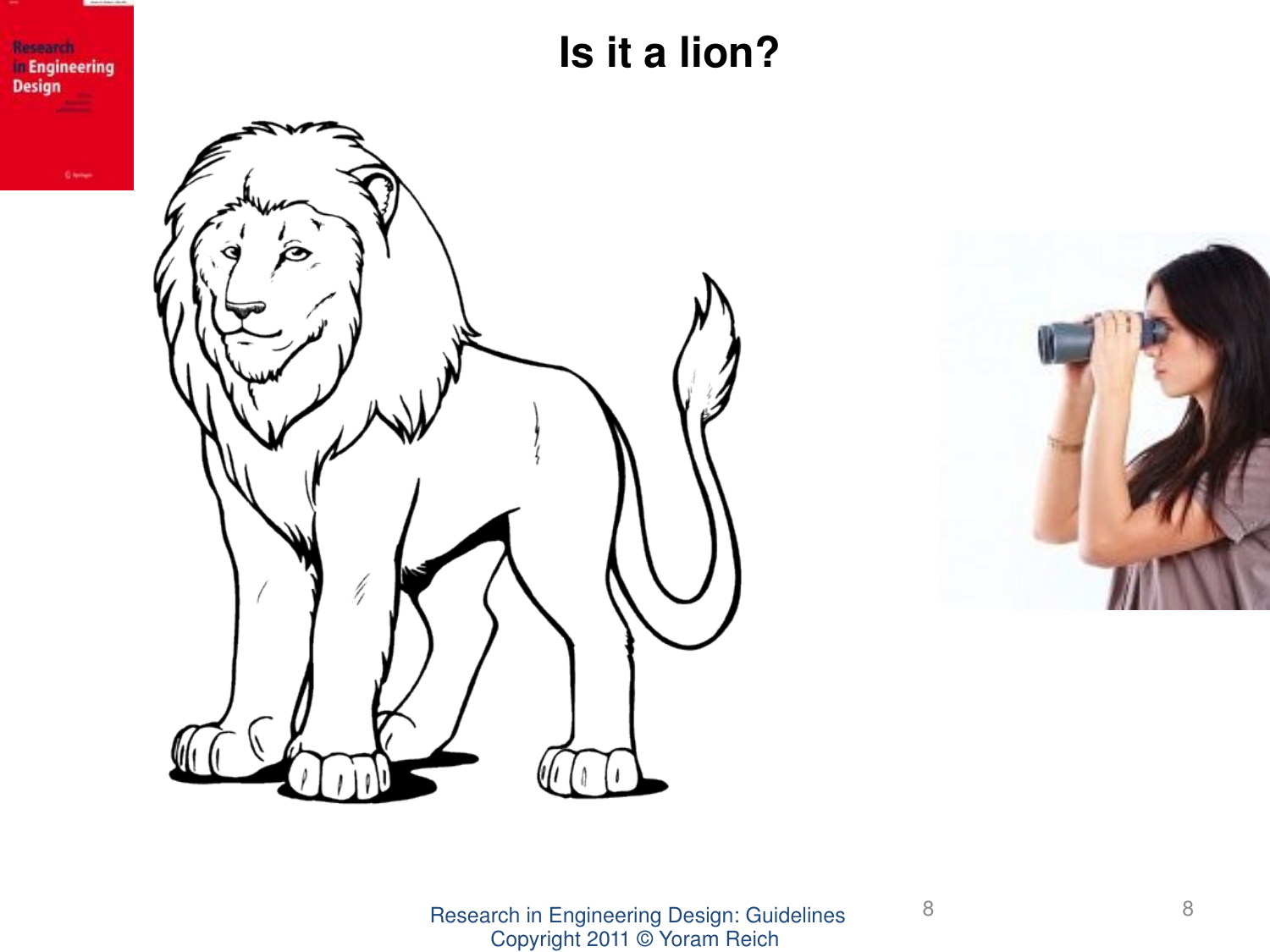Research **In Engineering Design** 

**Is it an elephant?**

![](_page_8_Picture_2.jpeg)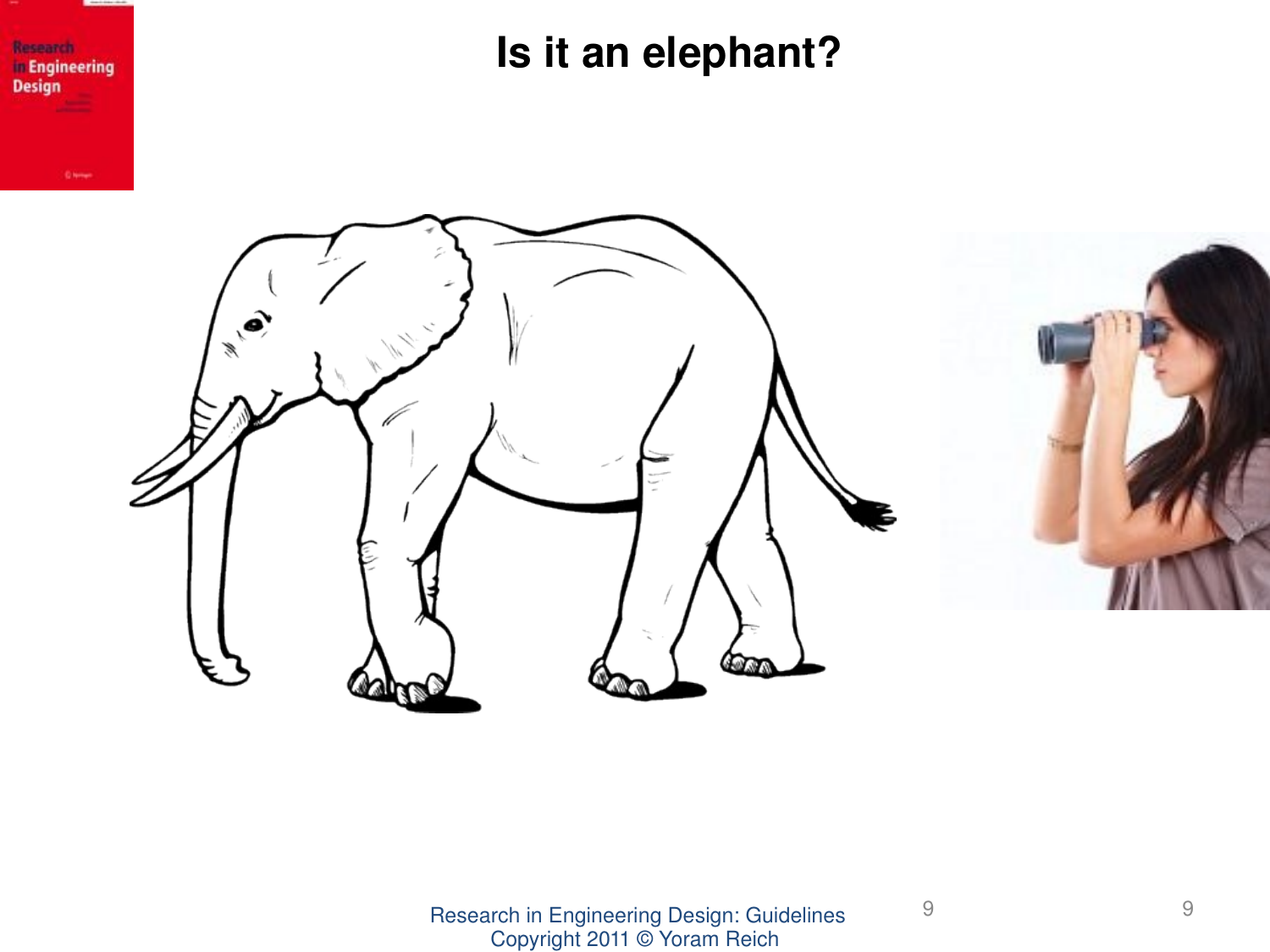**Research In Engineering Design** 

**You can select a particular perspective, and therefore**  determine the kind of x-cular you use: Monocular, binocular, X-cular (for *n*-eyed researcher)

![](_page_9_Picture_2.jpeg)

![](_page_9_Picture_3.jpeg)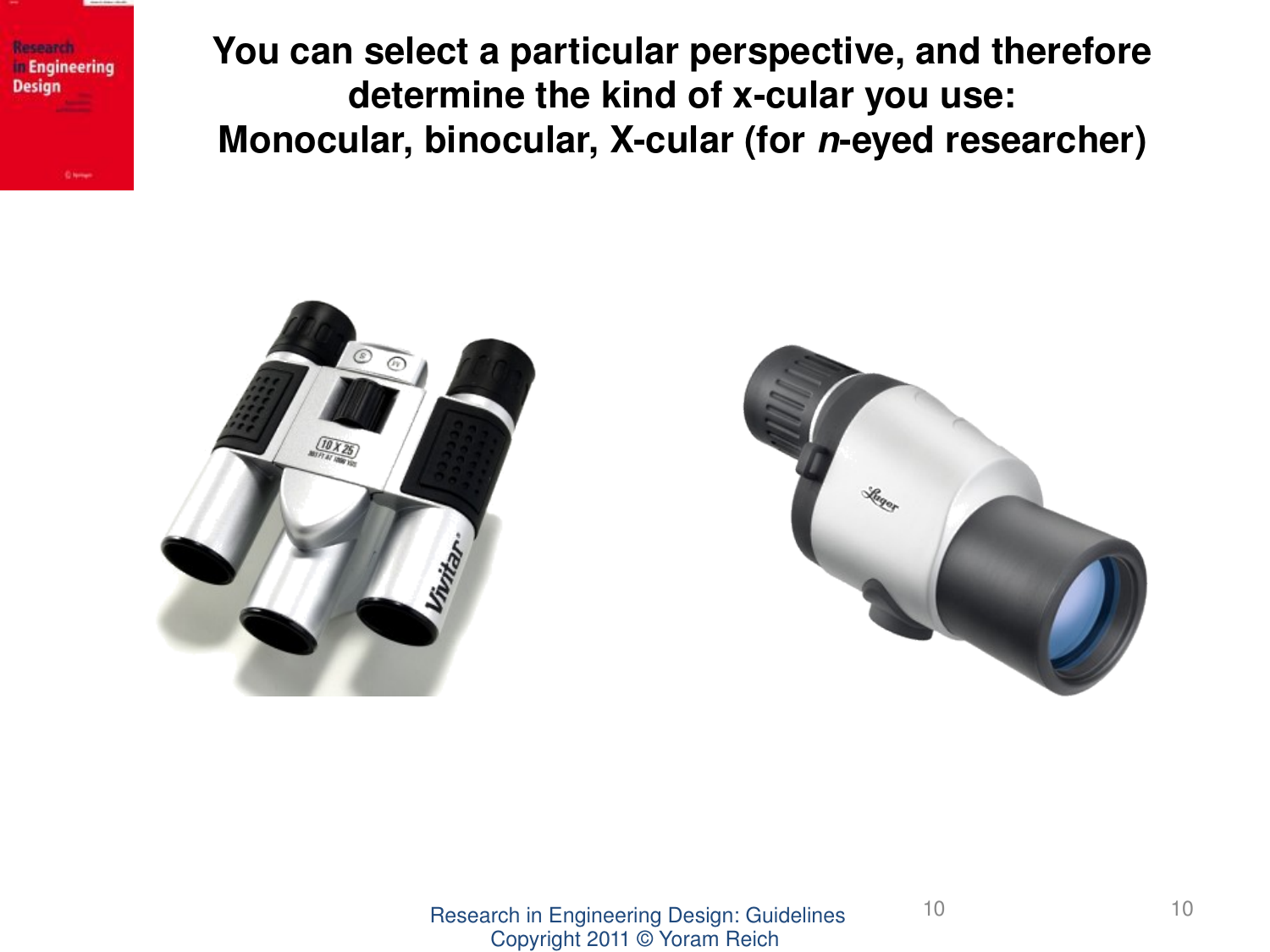### **With binoculars and fitted (***designed***) lenses, you could get a better focused view of your beast**

![](_page_10_Picture_1.jpeg)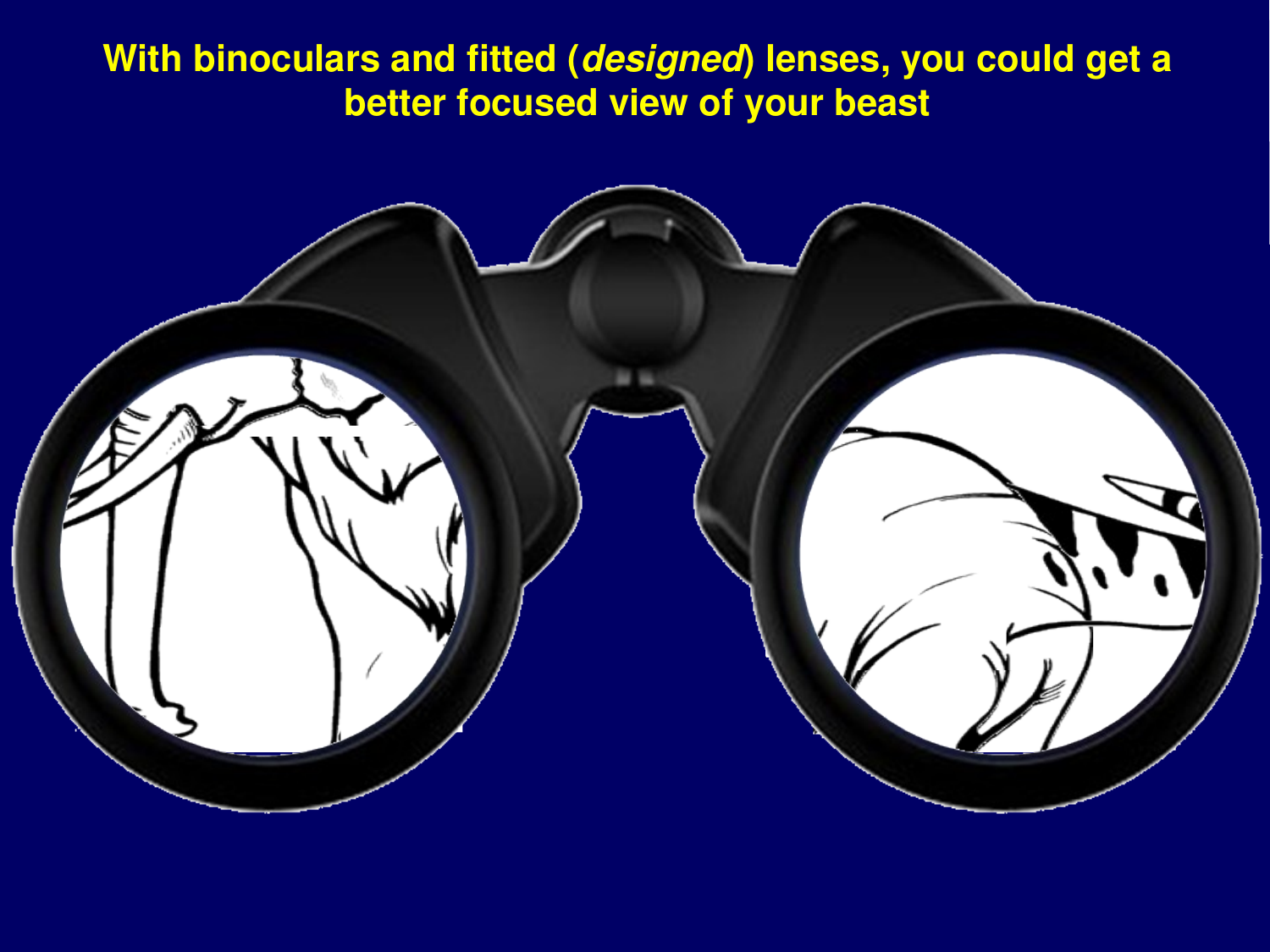![](_page_11_Picture_0.jpeg)

### **Eliodinalrus (elephant <sup>l</sup>ion dinosaur <sup>w</sup>alrus)**

![](_page_11_Picture_2.jpeg)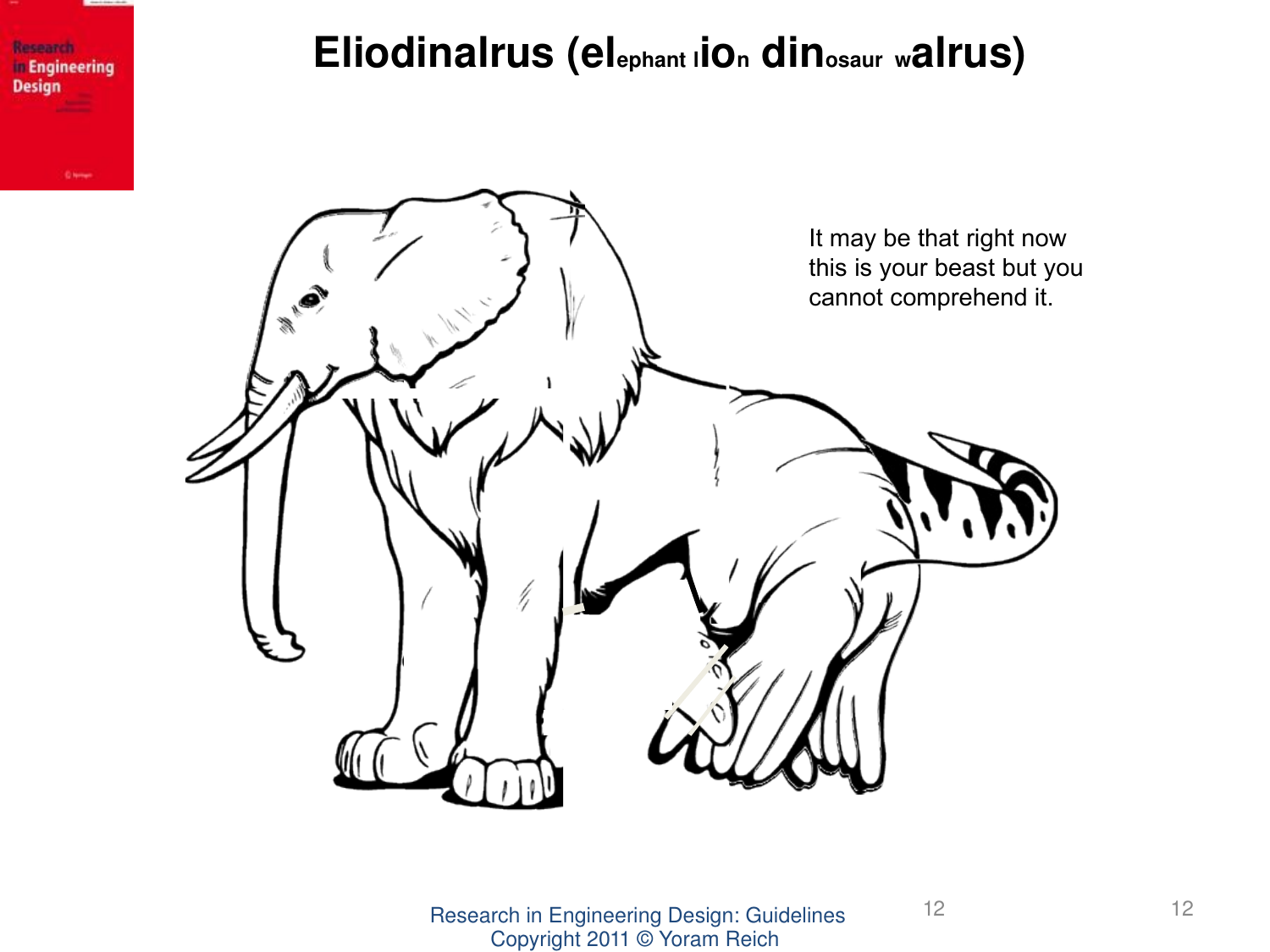![](_page_12_Picture_0.jpeg)

Copyright 2011 © Yoram Reich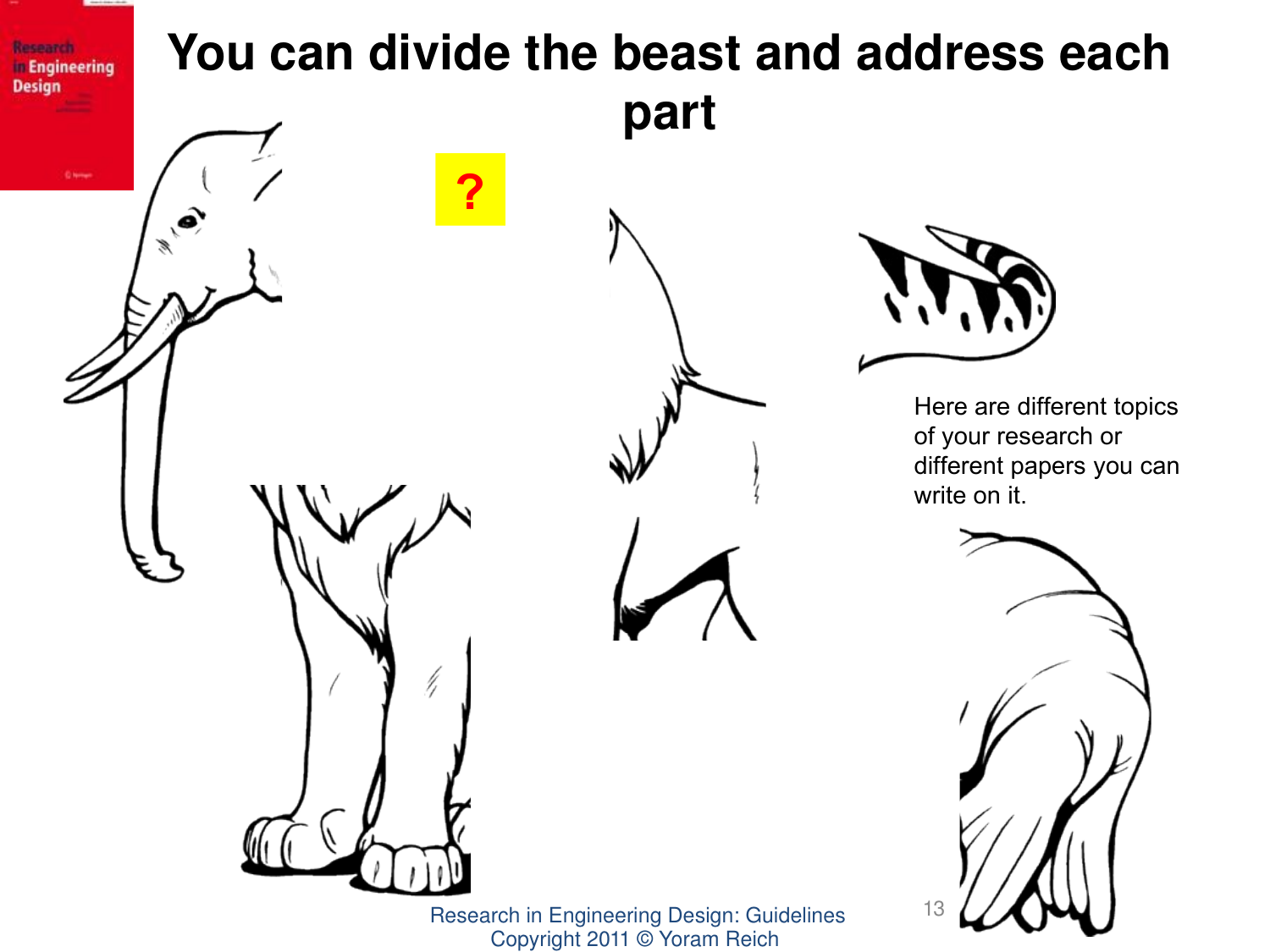![](_page_13_Picture_0.jpeg)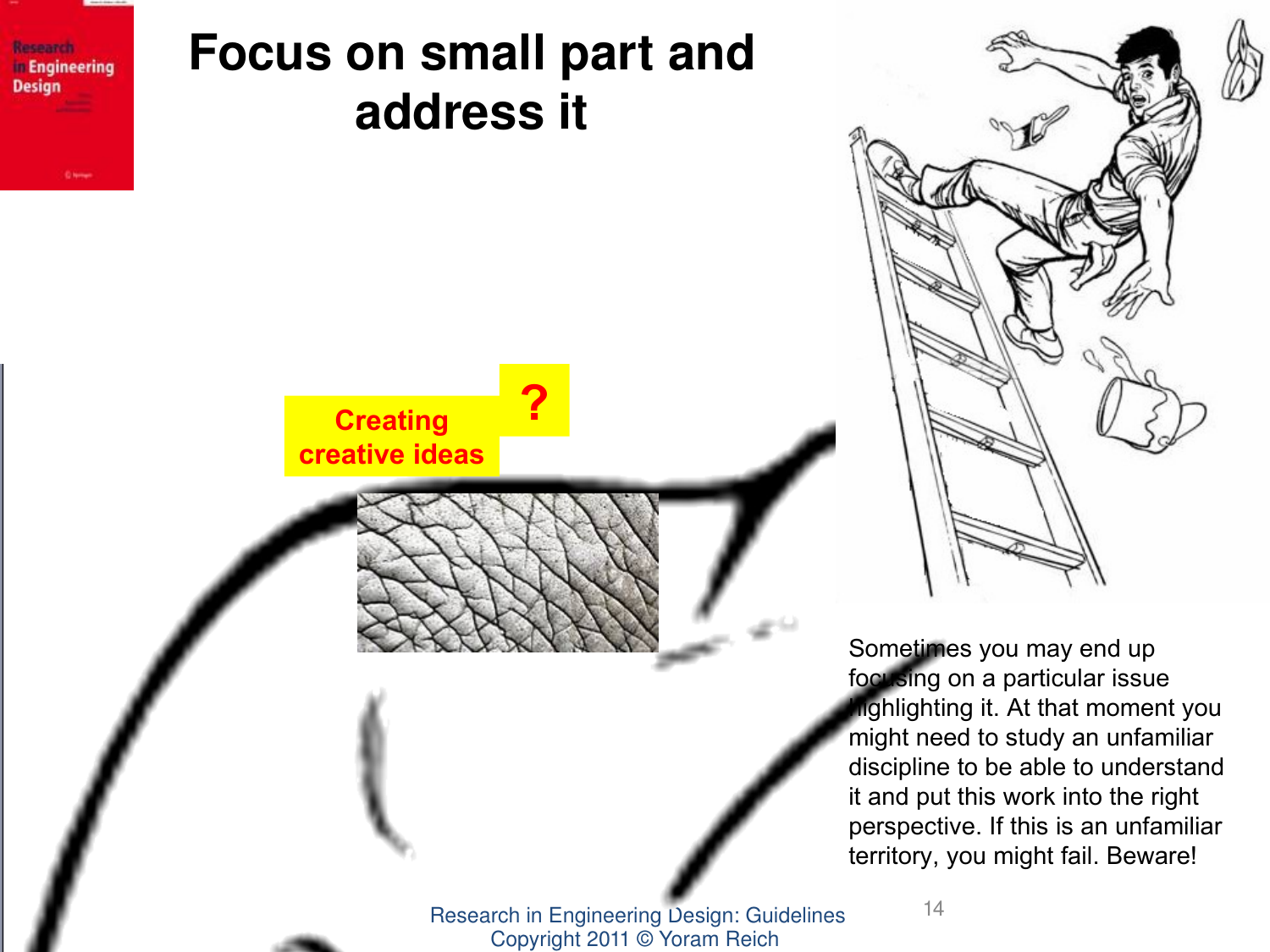![](_page_14_Picture_0.jpeg)

Research in Engineering Design: Guidelines tests or  $\frac{1}{4}$  theoretical analysis.  $15$ Copyright 2011 © Yoram Reich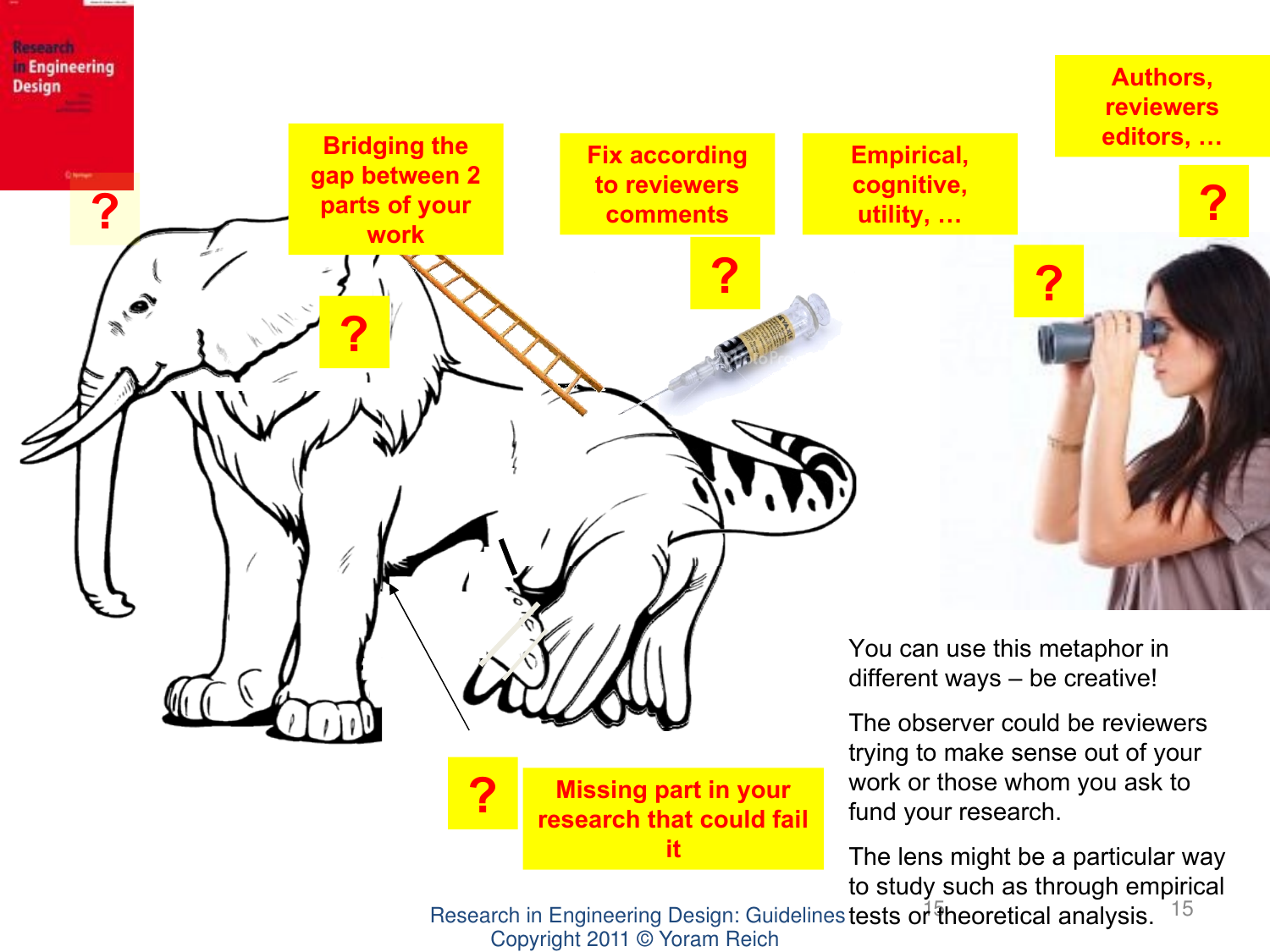![](_page_15_Picture_0.jpeg)

**Ciou** 

# **A paper/research as the product of designing**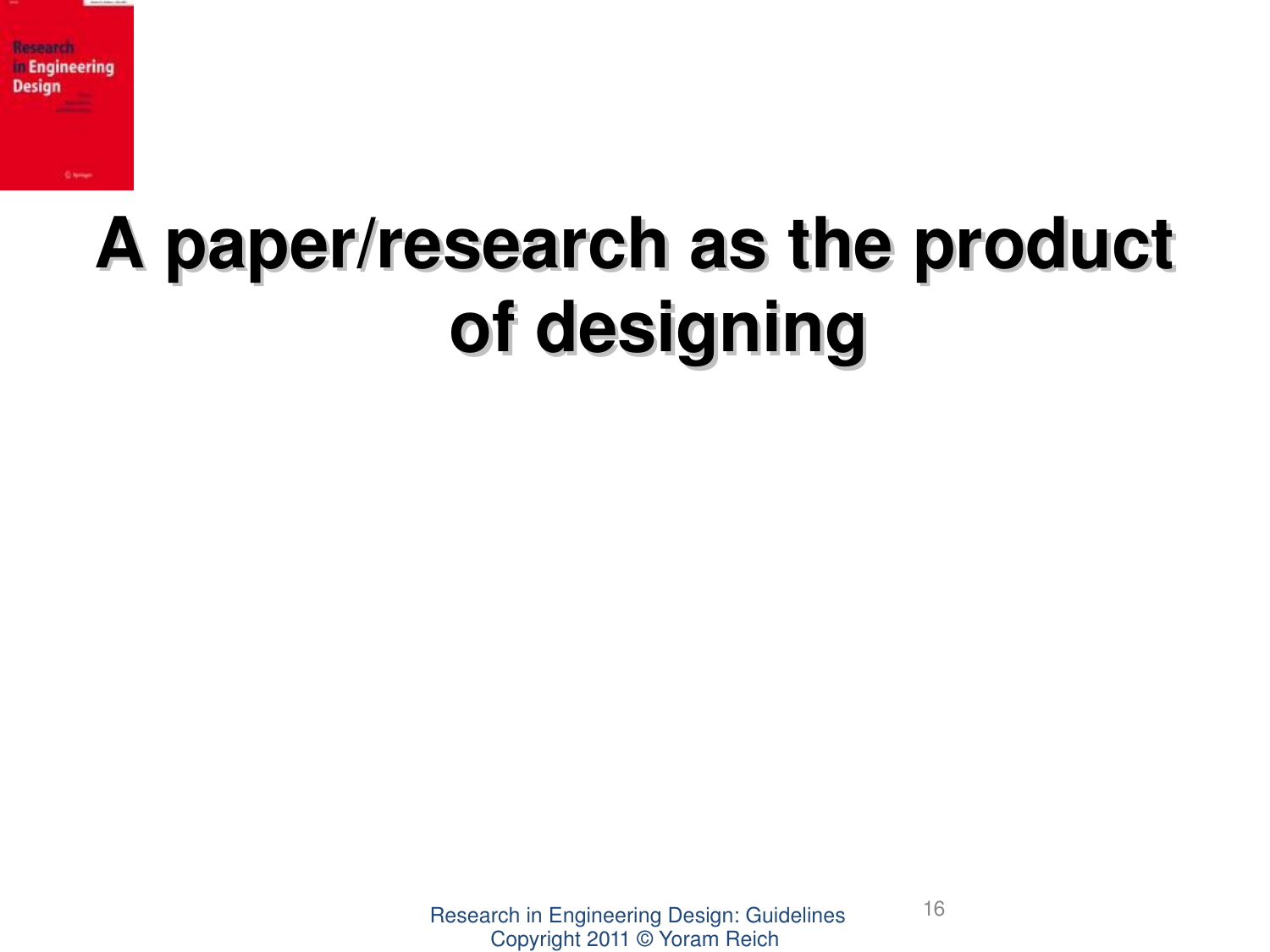# **Research Engineering** Design

# **What if your paper is a product? – Designing your paper**

- Your paper is a product like any other product.
- Your paper is an artifact that is the columniation of a process involving thinking and executing various activities aimed at
	- creating a document that will be published in a journal,
	- read by people, and
	- cited in other papers.
- We all know that the success rate of a well designed product is much more than one with a sloppy design and
- The initial stages of design are most critical to success
- Consequently, we need to design our papers the best we can and as early as possible!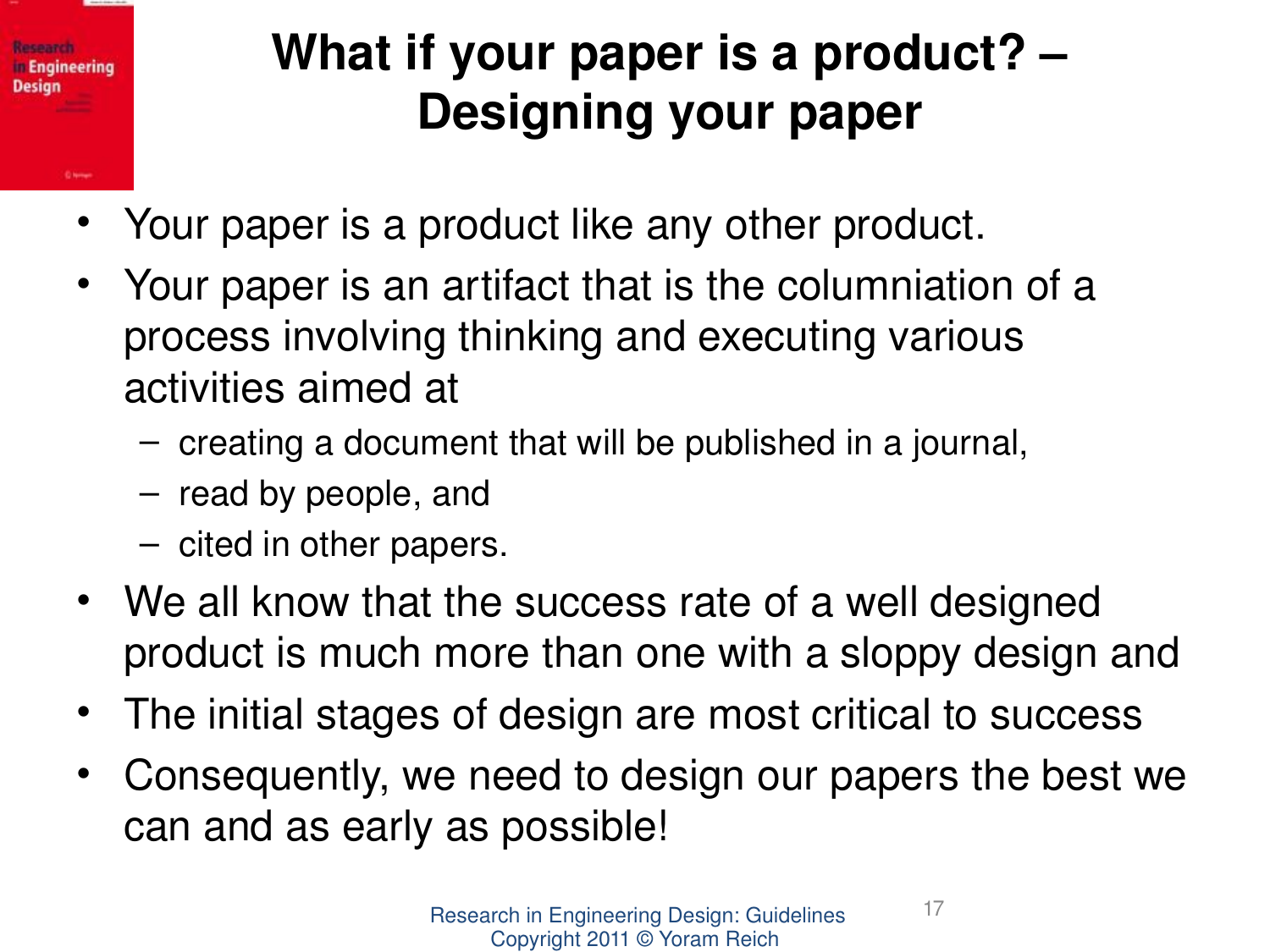![](_page_17_Picture_0.jpeg)

# **Who is my audience? My customers**

- Don't try to sell your product to the wrong audience. They will simply ignore it.
- Find the best audience for your work. They are likely to appreciate it and it would be read by more people.
- It is true that searching for relevant papers in good databases will lead to most existing papers, but focused, deliberate search in particular journals could be more effective in many cases.
- Your audience is likely to look for your paper in the appropriate place they expect it to be. Therefore, find the journal that best fits your paper and try to target those considered among the best in the field.
- If you pick a journal in which you have not published before, be prepared to invest time in understanding the "culture" of the journal including the way they expect papers to be written, the right mix between theory and practice, the language, etc.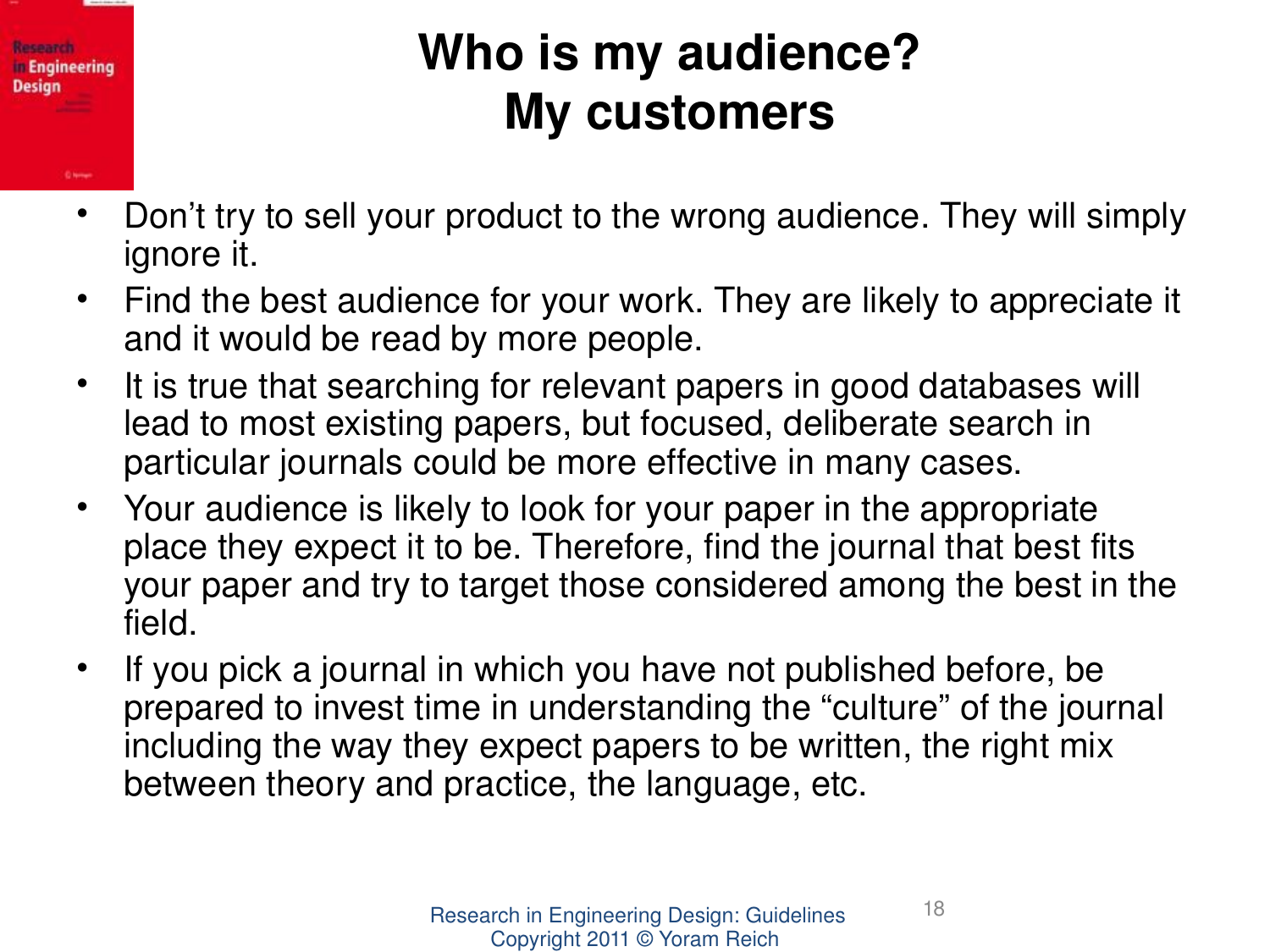### Research **In Engineering Design Given**

# **Who is my audience? My customers**

Examples of specific issues that could help finding good journals

- *How can you detect that you are looking in the wrong journal?* 
	- Your paper does not refer to any reference from that journal
	- Recent issues of the journal do not contain papers with related topics
- *How can you detect a journal that suites your paper?*
	- There are a number of references in your bibliography from that journal
	- You are familiar with the work of some editorial board members and it is related to your paper
- *How can you make a suitable journal for your written paper to be even more appropriate?*
	- Scan the journal to find papers relevant to your paper and see whether they could be integrated in your state-of-the-art bibliography survey (see below). This increase the value of your paper to reader of that journal as they see how your work reinterprets previous work and builds on it.
	- Modify your paper to fit well in the scope of the journal including stating how your results support better understanding of issues of interest to the journal audience.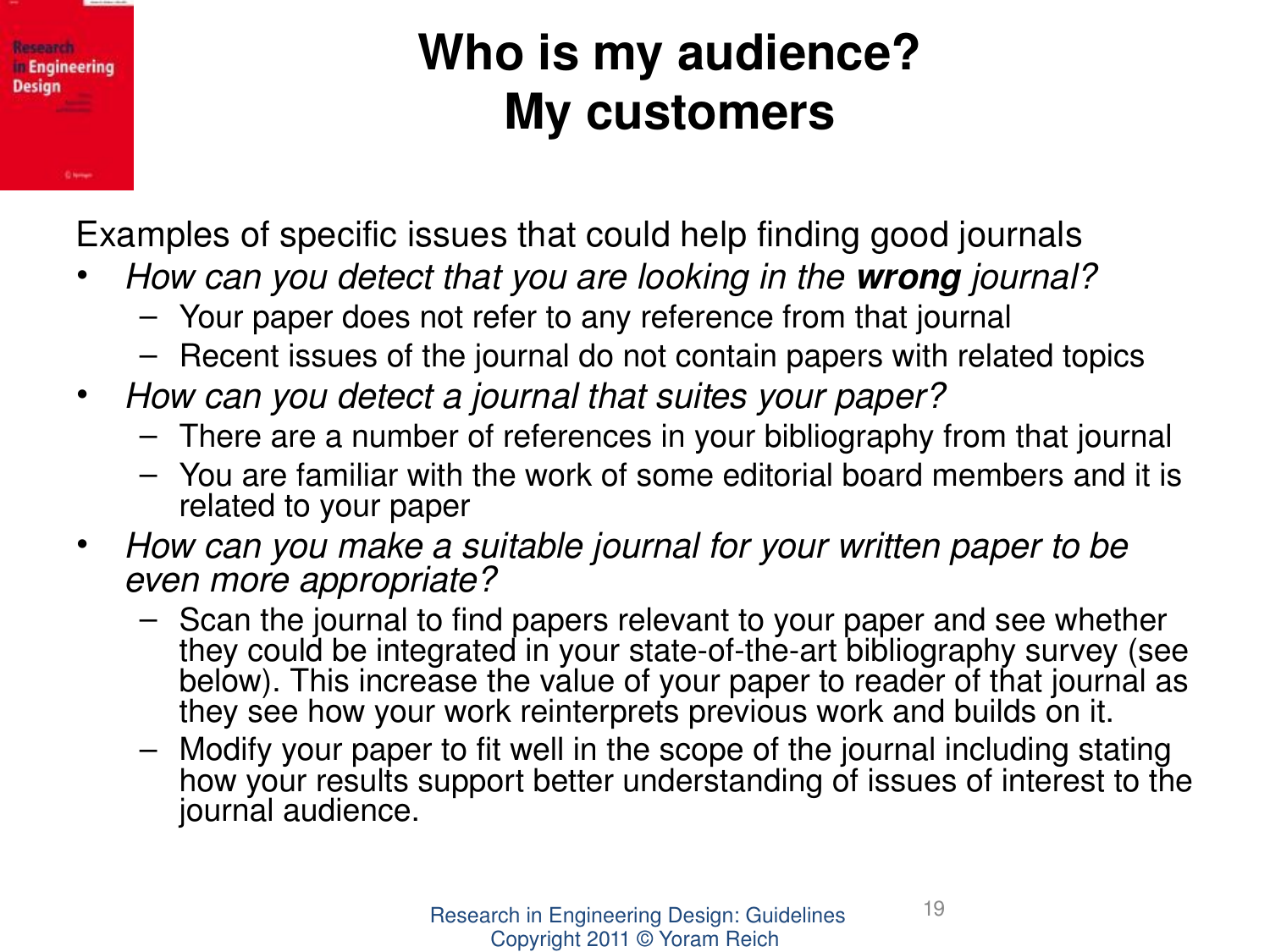# tienennan n Engineering **Design**

# **What is my audience looking for?**

- If you choose a journal in which your peers publish, you have to know what interest the community you belong to.
- Questions that are important to develop as professionals and related to selecting research topics and writing papers include:
	- How do research trends impact papers topics and their publications?
	- How do we detect fundamental, long lasting issues, worth publishing?
	- How do we discover new promising directions?
	- How are research breakthroughs created?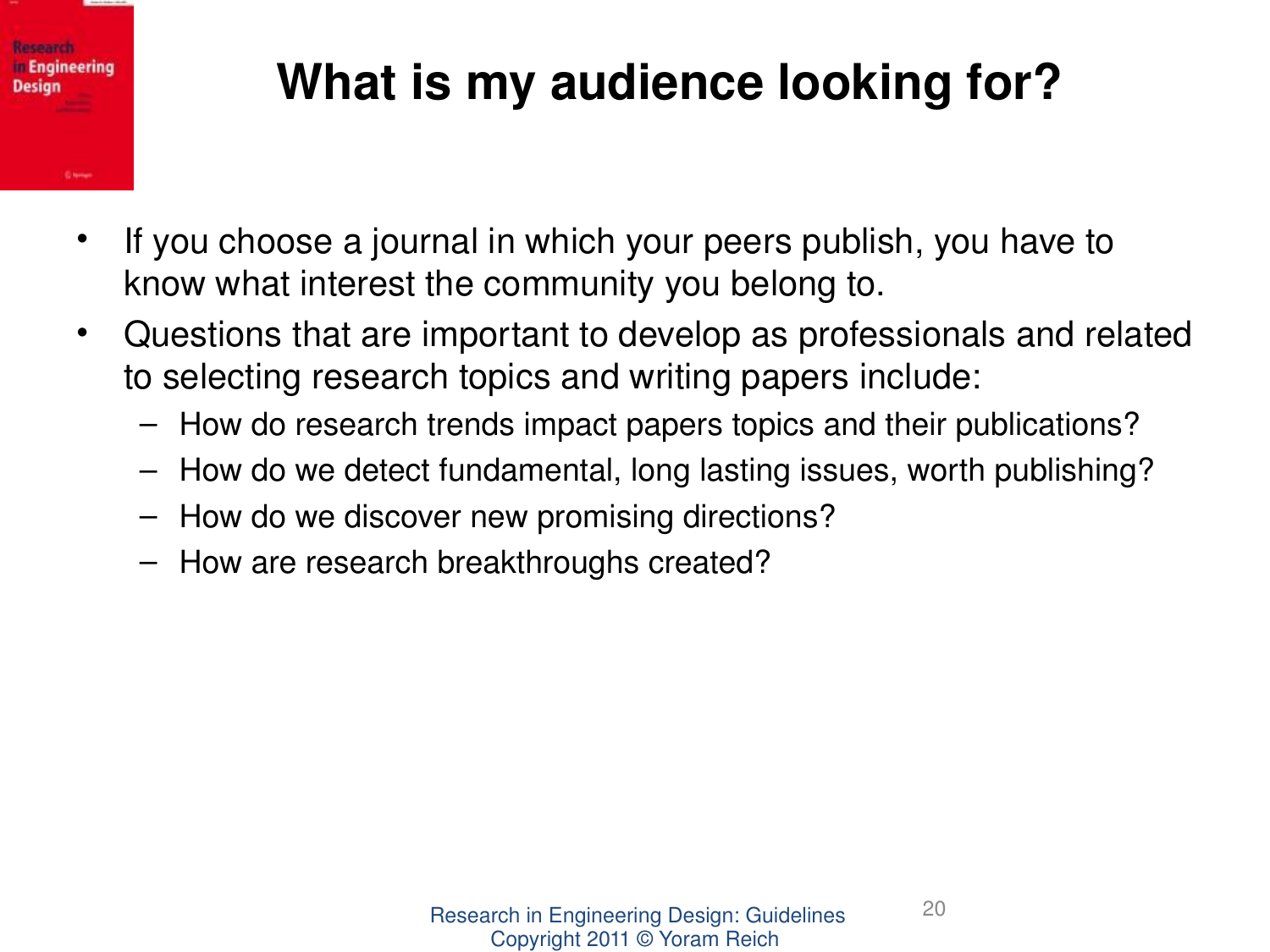# **Reneance Engineering** Design

# **My audience The paper food chain**

- Editor
	- Provide me a clear message, reasonable English, 3 reviewers (not friends, known almost best in field, )
- Reviewers
	- Write in easy to read and understand, clear message upfront cause do not have too much attention to spend on your paper
- Readers

• …

- Write a good paper that advances them
- Future promotion referees
	- Write excellent, well cited paper that makes a solid contribution to the field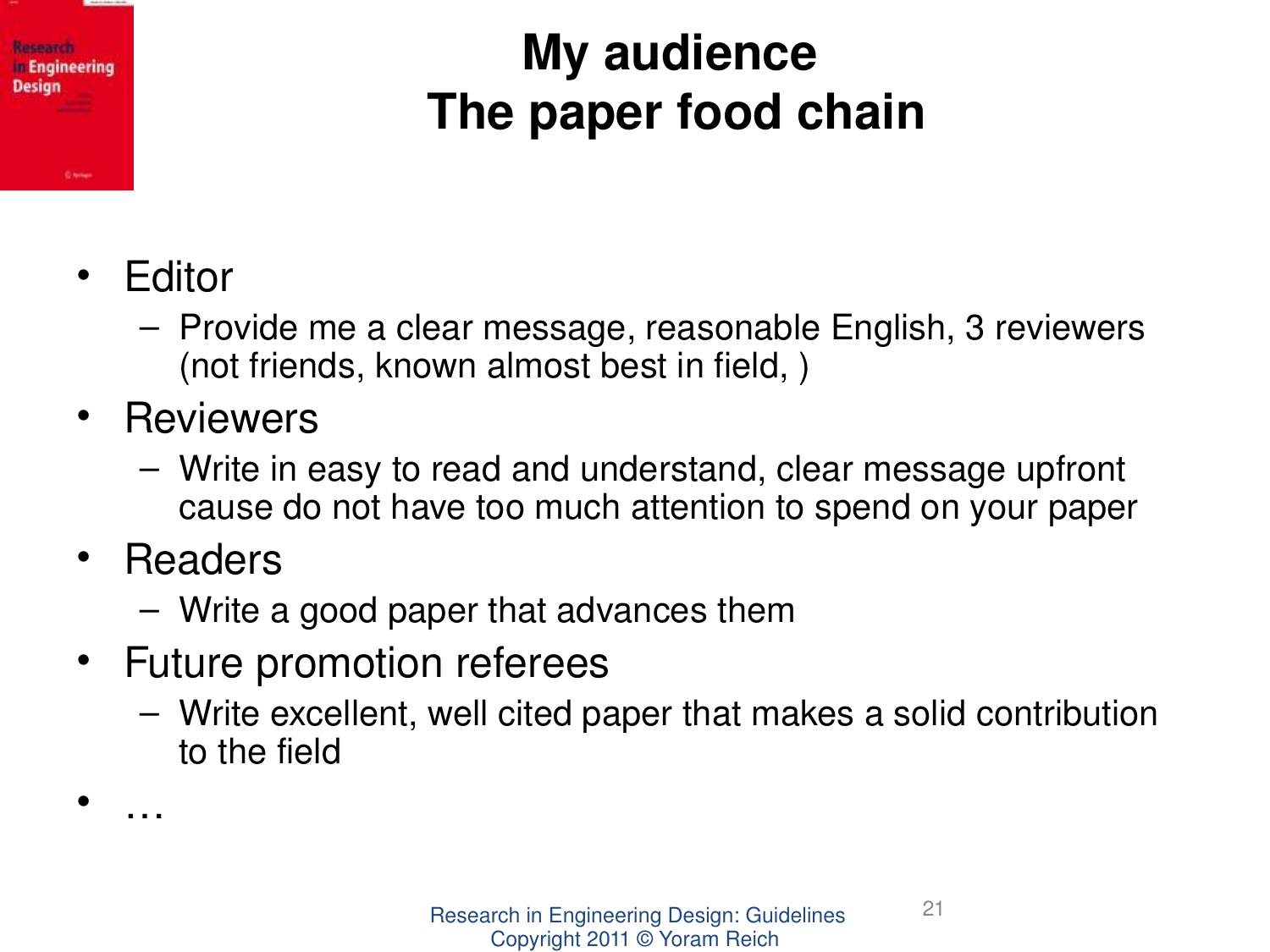## **How do I attract my audience to my paper when they can view many others on the same subject?**

I pose this as a question and welcome ideas on this subject:

It is an art

**Besearch** n Engineering **Design** 

• …

- It is just luck
- "Lobby" at conferences about your work
- Write a sequence of publications on the subject that accumulate to a sound critical mass
- Title: Clear, easy to digest important message, provocative title, …
- Include a thorough critical review of the literature in the paper that might be a contribution in its own right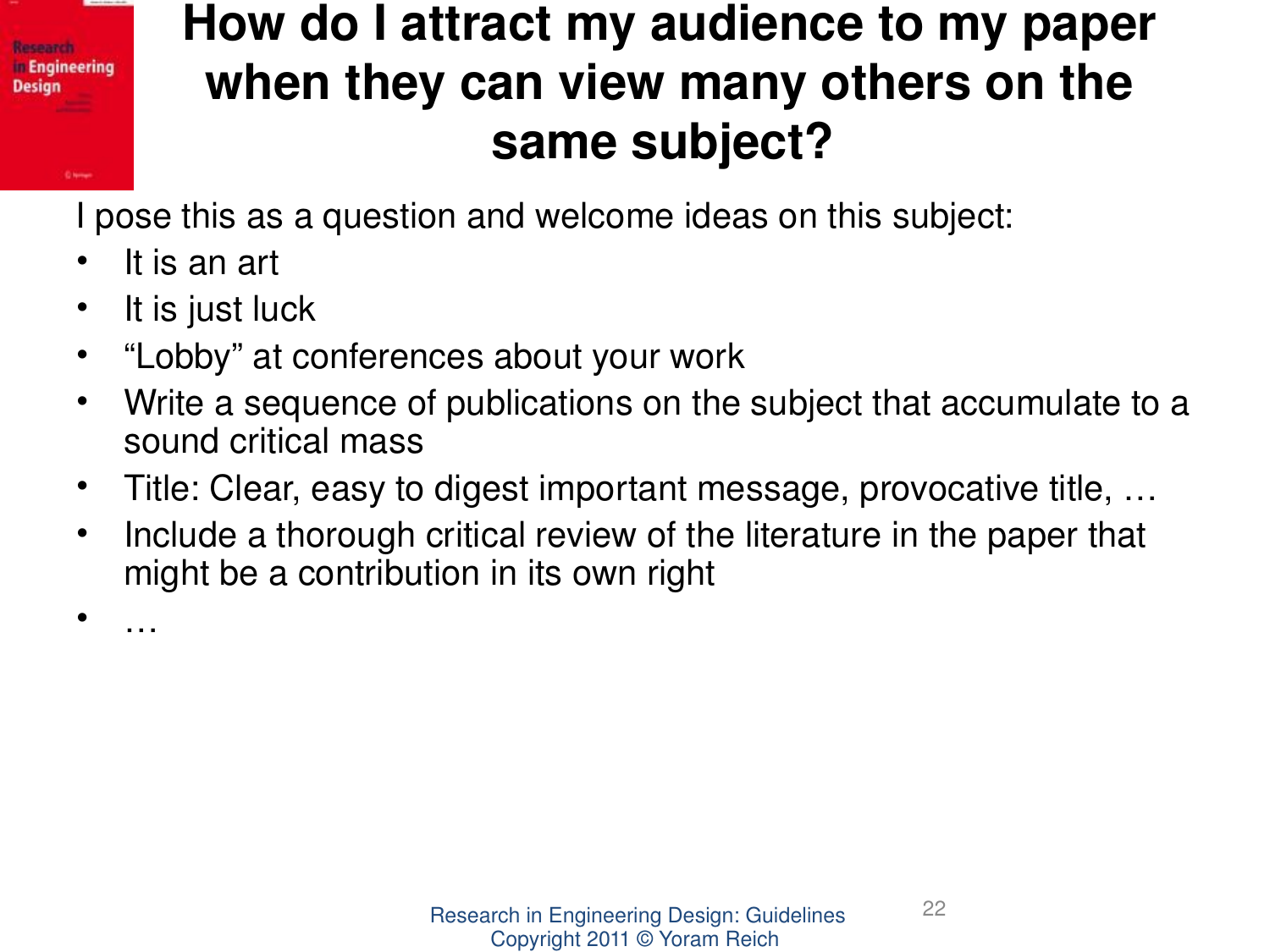![](_page_22_Picture_0.jpeg)

# **"What is the sale price"?**

- How much material do I put in a single paper?
- Do I cut a subject or material into several papers to have more publications?
- Do I submit the paper in a mediocre journal to get it published?
- It seems that we are moving toward appreciating publishing complete quality contributions rather than many small incremental pieces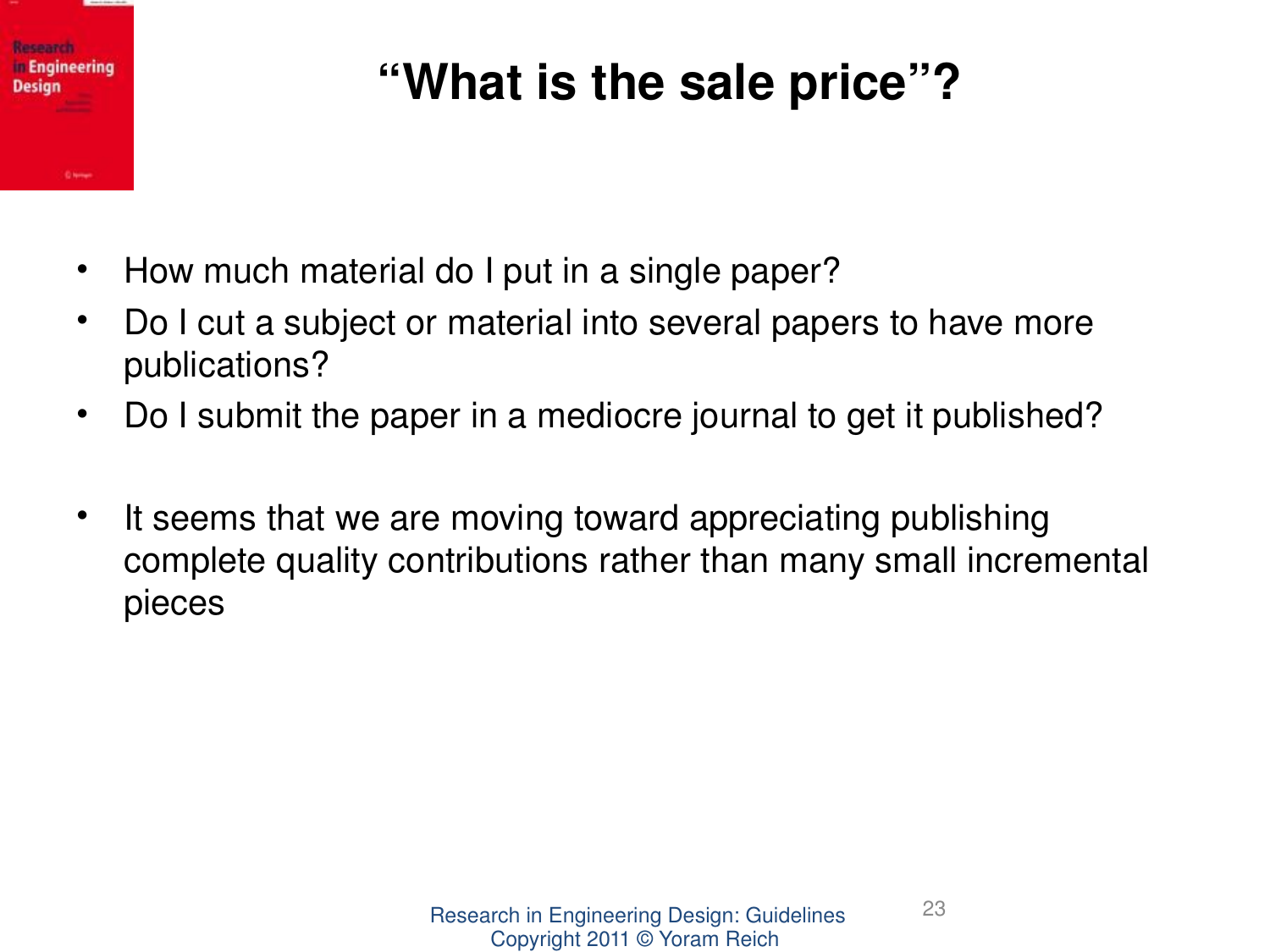![](_page_23_Picture_0.jpeg)

# **Guidelines**

Research in Engineering Design: Guidelines Copyright 2011 © Yoram Reich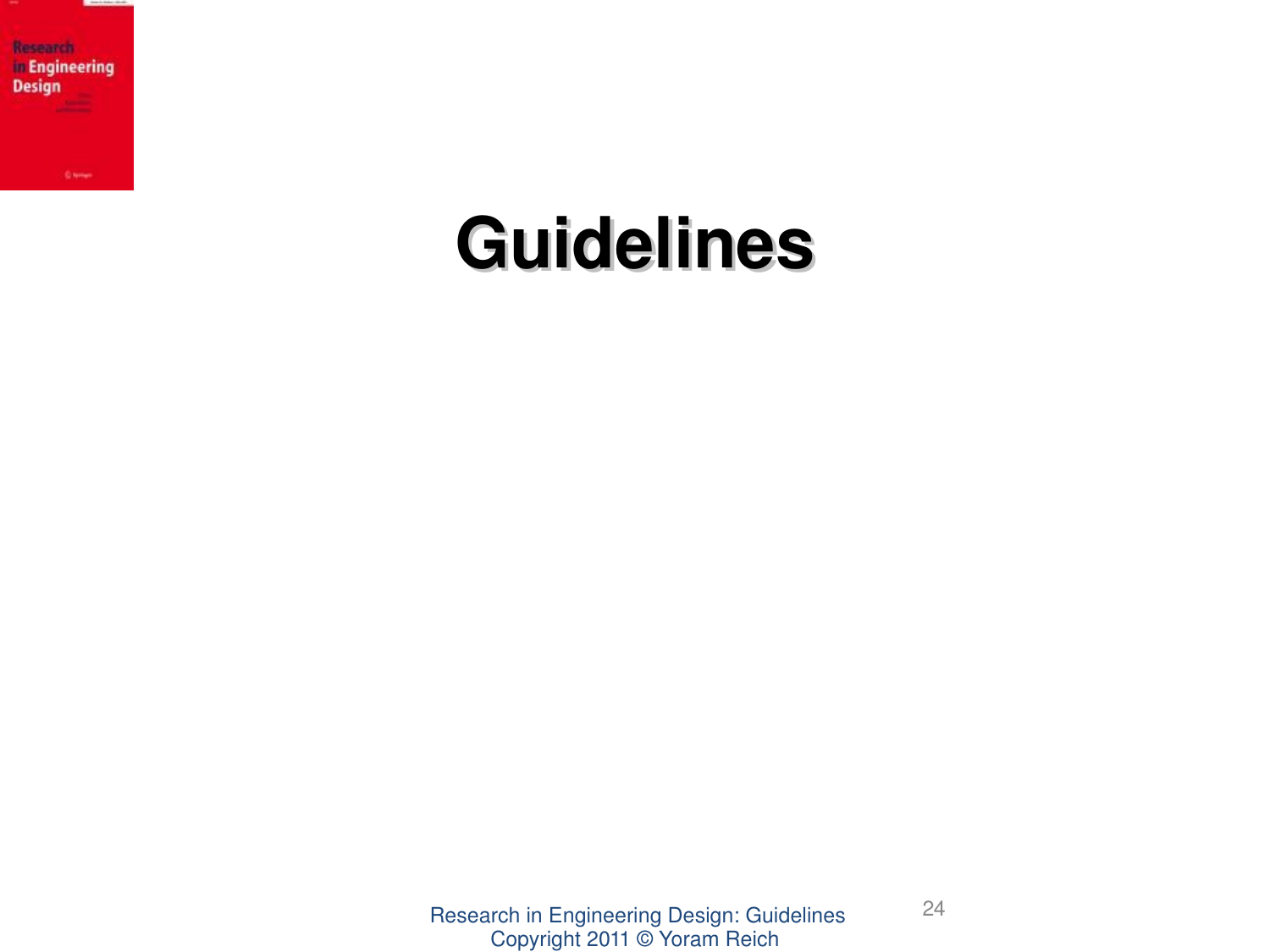![](_page_24_Picture_0.jpeg)

• Is the paper about design? Fit with the [scope of RED](http://www.springer.com/engineering/mechanical+eng/journal/163)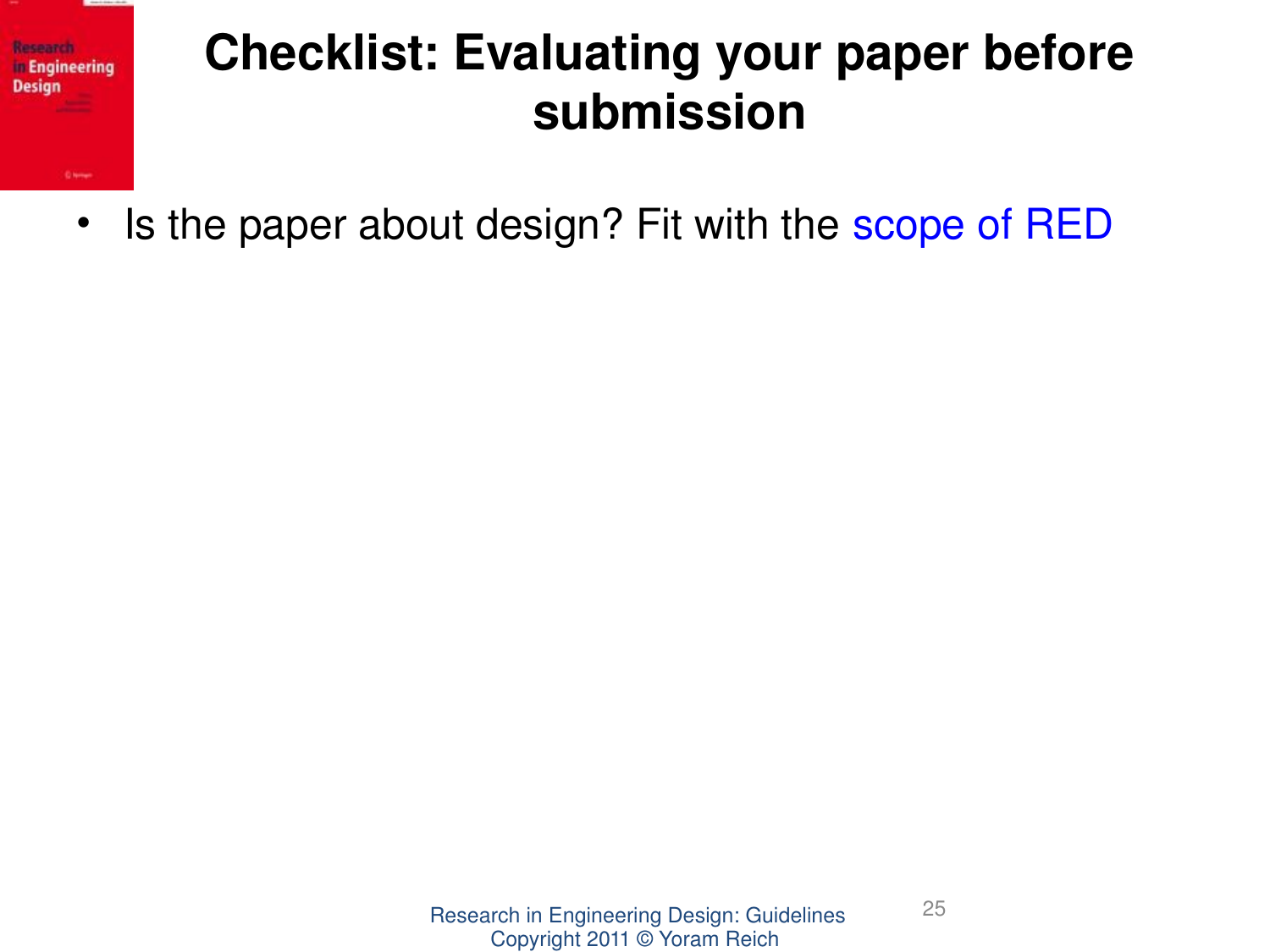![](_page_25_Picture_0.jpeg)

- Does the paper have a claim?
- A paper needs to claim something. A claim could be "the paper presents a method for doing X that is better than method Y, in Z aspects."
- This example shows that the claim is composed of at least 3 parts:
	- 1. the statement of the claim, e.g., "the paper presents a method for doing X"
	- 2. the context or state-of-the-art in which the sentence is situated, e.g., "methods Y"
	- 3. the way to evaluate the sentence, e.g., "better in Z aspects."
- **A paper without a worthwhile claim cannot be published**. Consequently, if the Editor-in-Chief or the Area Editor does not find such claim, the paper is rejected immediately.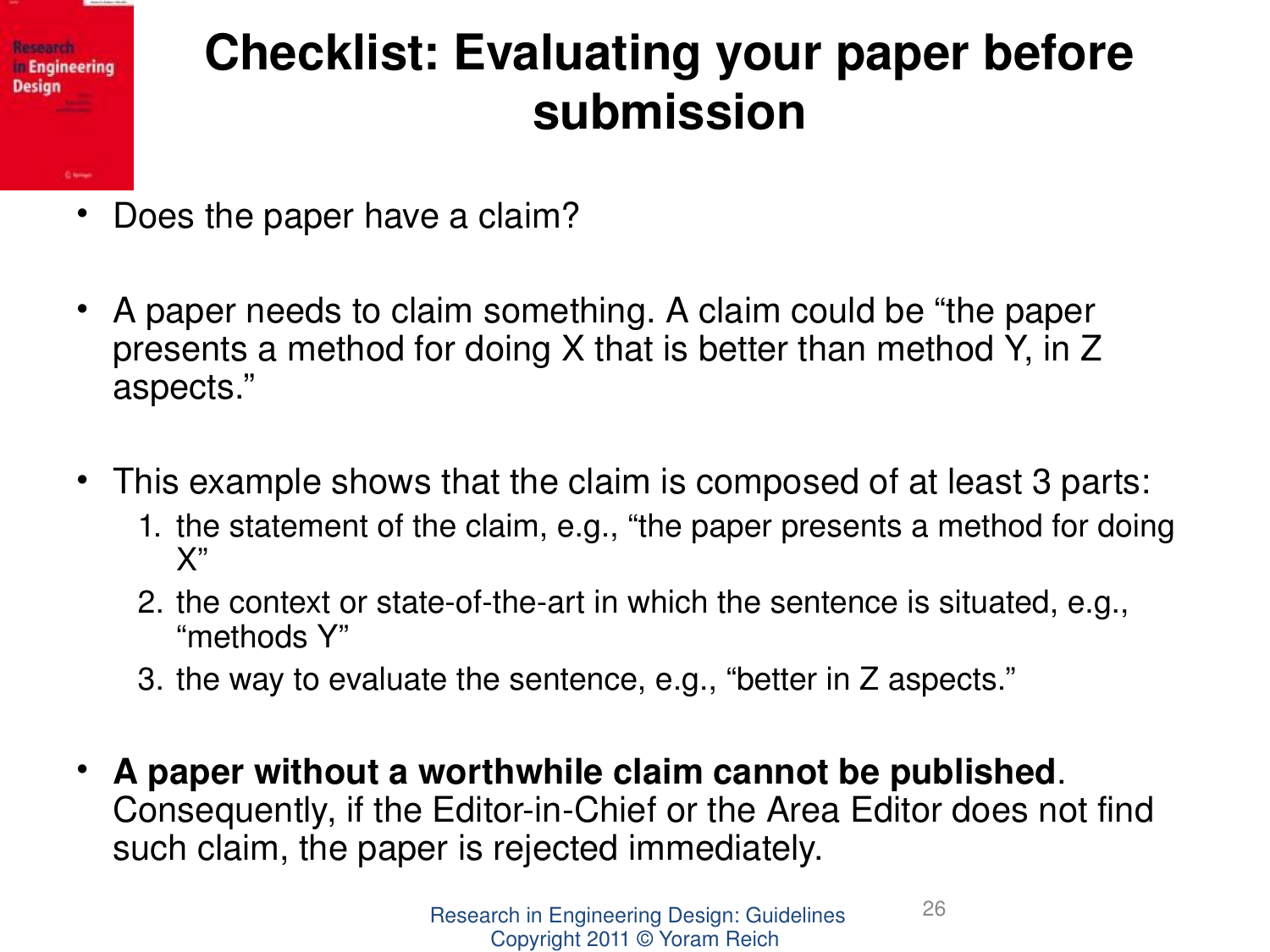• Is the claim clear?

**Researco Engineering** 

**Design** 

**Cieve** 

- The paper claim should be very clear to readers, and in particular, to the reviewers.
- The claim cannot be hidden in the description of the solution, nor in the conclusions;
- **The abstract and introduction should spell the claim clearly.**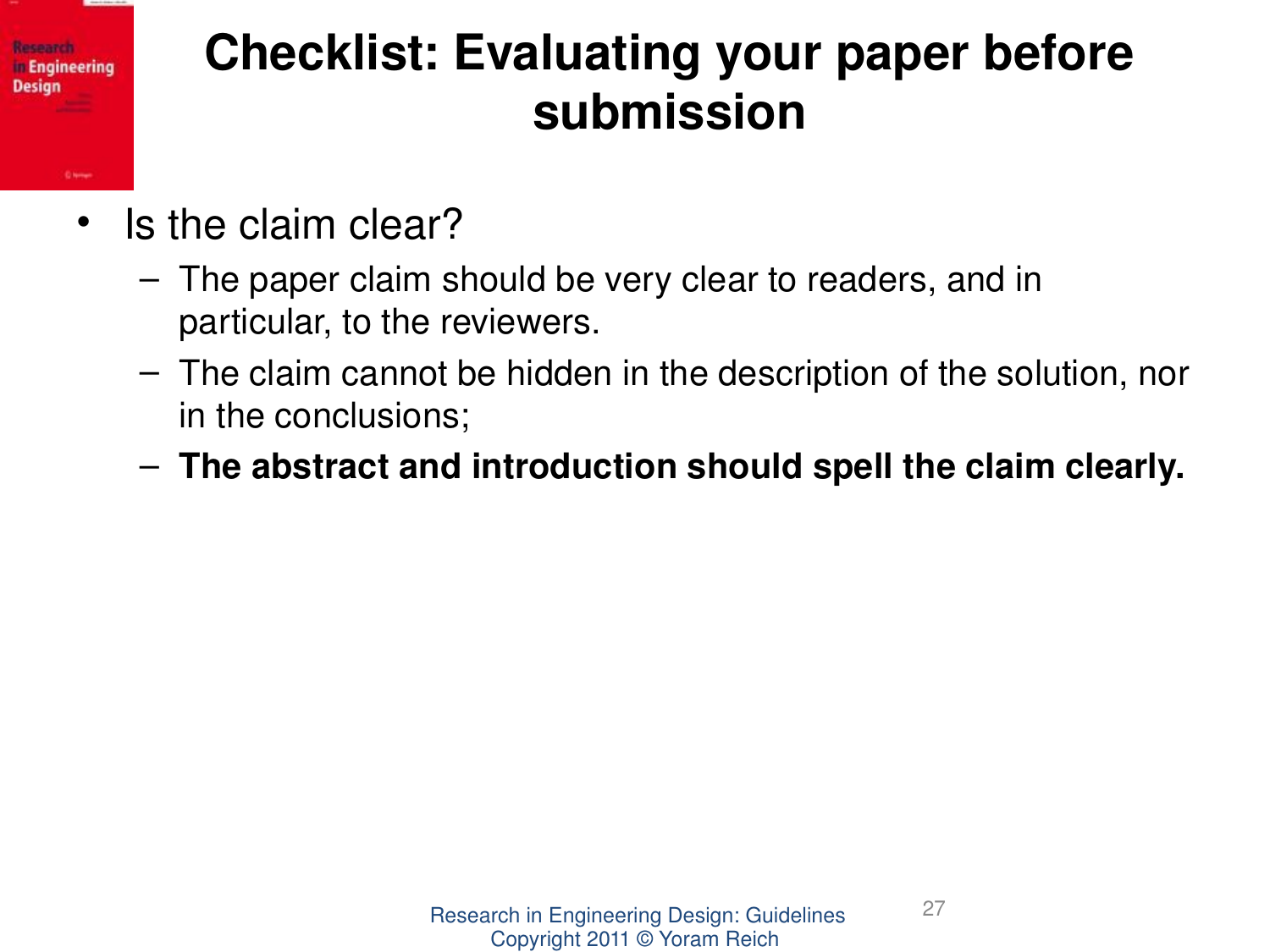- Does the **title, abstract, and introduction** reflect the content of the paper?
	- The title/abstract/introduction are not a tease or an advertisement to read a paper

Kesaarsi n Engineering

Design

**Chine** 

- They should be a clear and accurate description of what the paper is about, how does the paper achieves its goals and what are its limitations.
- Ideally, by reading the **abstract, introduction and conclusions** sections, a reader should have enough information to decide whether to read the paper or not.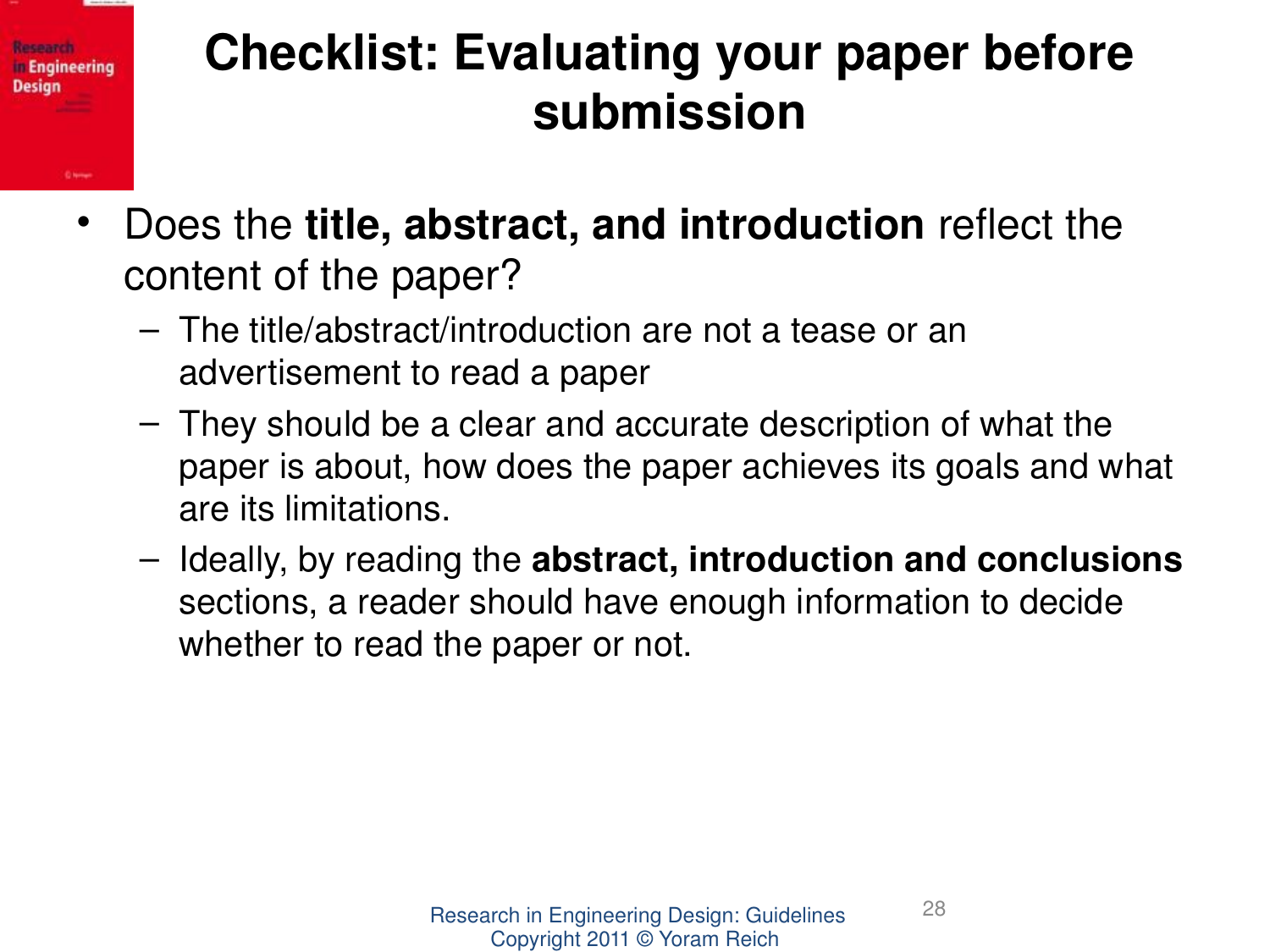#### **Checklist: Evaluating your paper before**  tienennan n Engineering Design **submission**

- Is state-of-the-art reviewed well?
	- Are all relevant sources cited and critically analyzed?
	- $-$  It is insufficient to provide a "story-like" description of what some previous references include.
	- The review should attempt to put them in a single framework and discuss the limitations of previous approaches to allow claiming the present paper benefits.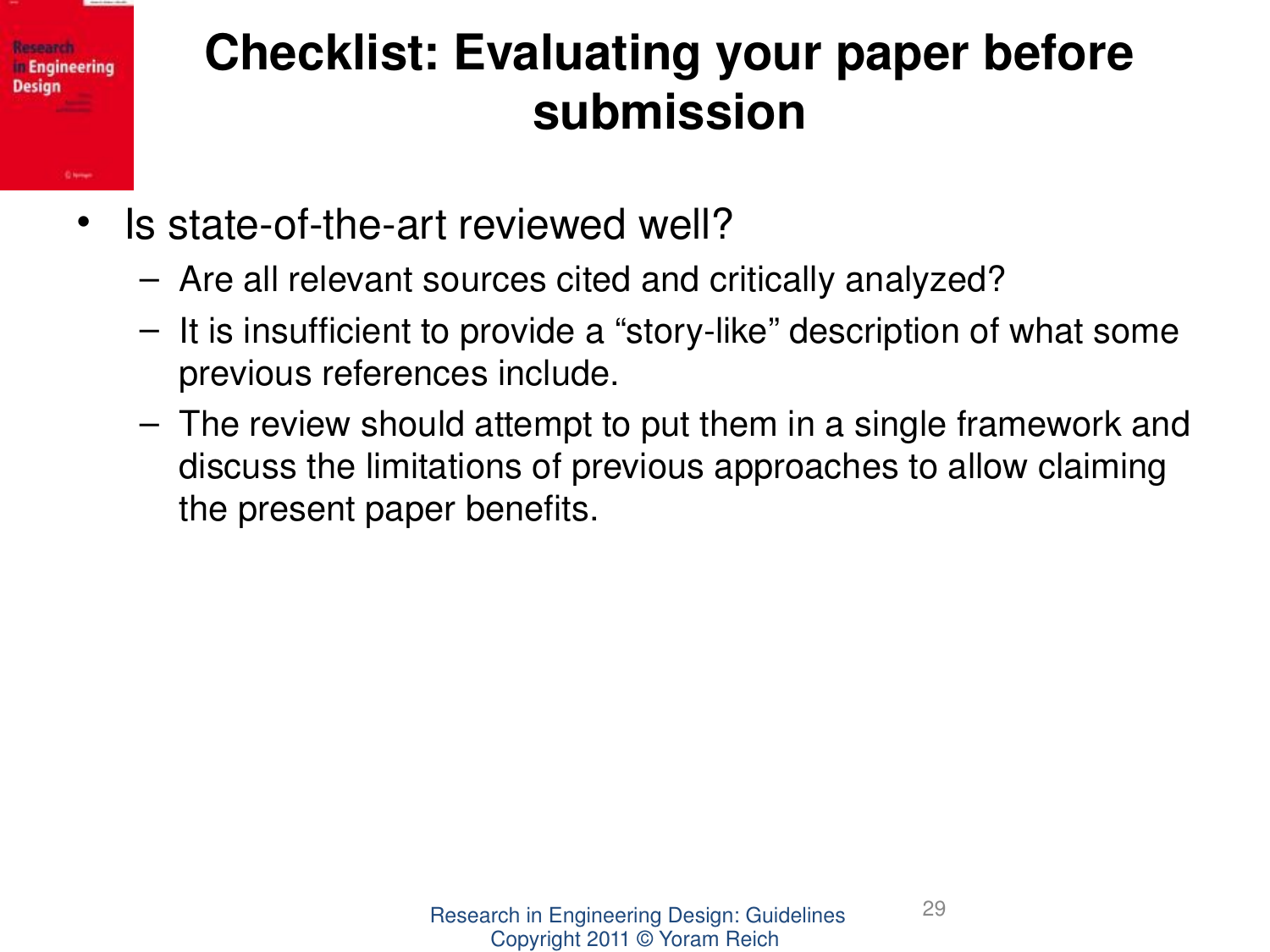### Kesaarsi n Engineering Design **Chine**

# **Checklist: Evaluating your paper before submission**

- Is the research method described well?
	- Research method is the method you are using to justify the claims of the paper.
	- It should be described and justified well.
	- For example,
		- if the paper is a survey, the way of selecting the references should be described, or
		- if the paper includes a statistical analysis of an experiment, the details of the statistical test should be justified.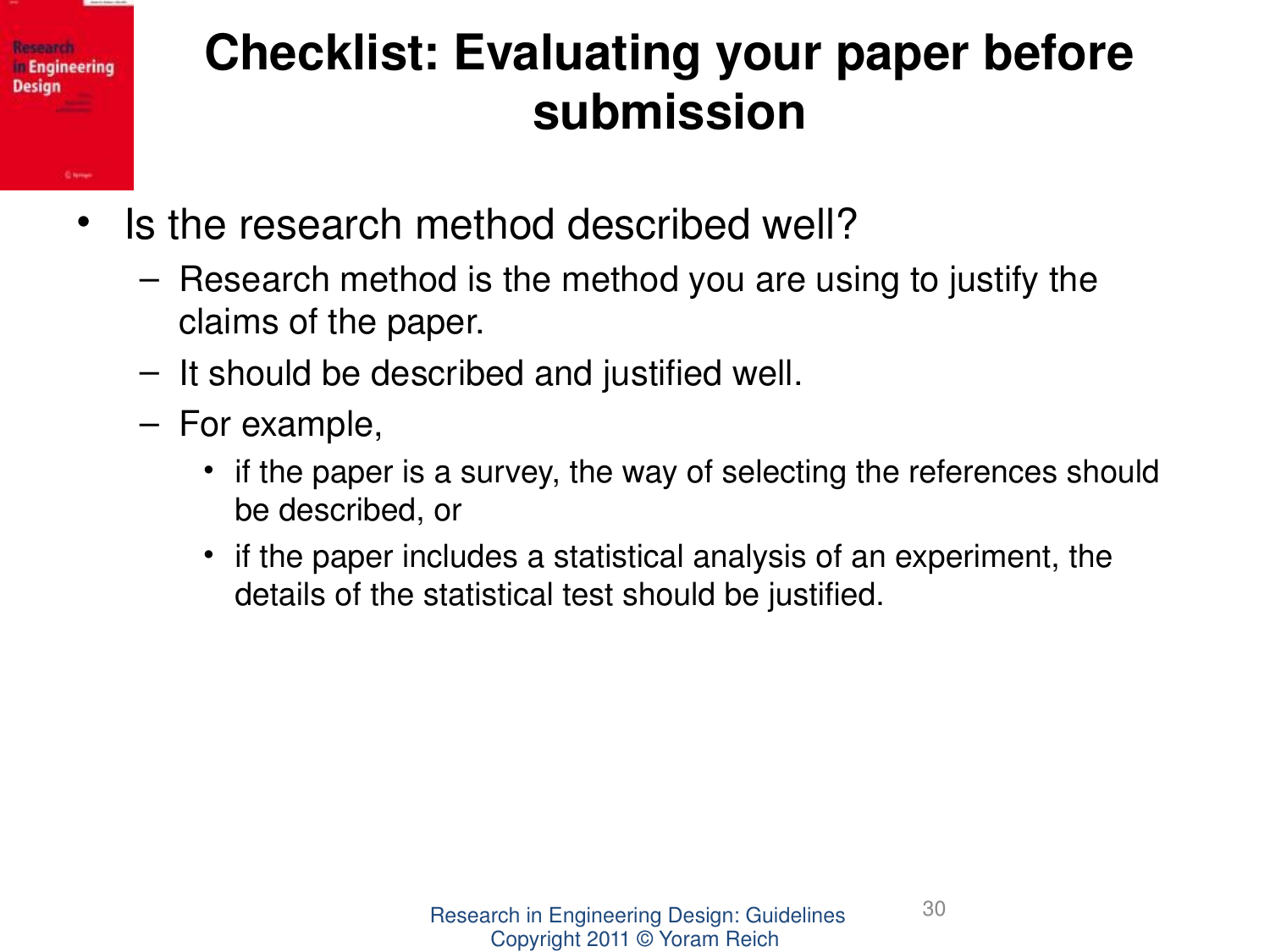![](_page_30_Picture_0.jpeg)

- Is the research method consistent with the research claim, in particular, with the stated evaluation method of the claim?
	- If a statement is made that a method improves practice, the research method cannot be an analytical proof but an empirical study showing improved practice.
	- The precise choice of the research method and it suitability to the subject matter should be defended in the paper.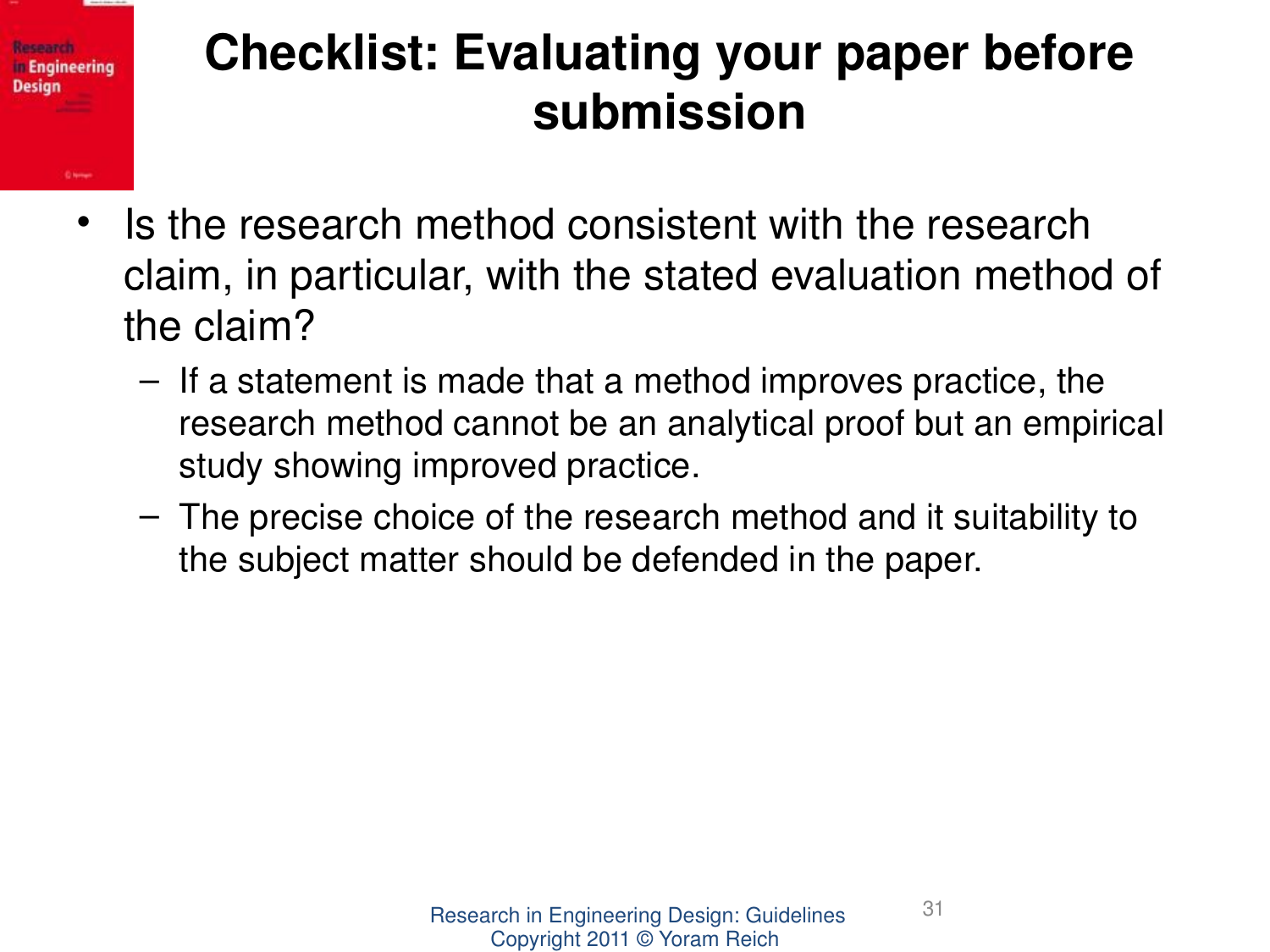- If the papex focuses on a method/approach it described in sufficient detail so that readers can implement it?
	- One of the hallmarks of science is replicability.

**Besearch** n Engineering

**Design** 

– While it may be impossible to replicate real design situations, it is still possible to describe studies in sufficient details so that they could be replicated.

#### **Slide cancelled**

because, if design is the essence, it needs to have its own way of evaluation. The following slide is an attempt to *design* such an evaluation.

Research in Engineering Design: Guidelines Copyright 2011 © Yoram Reich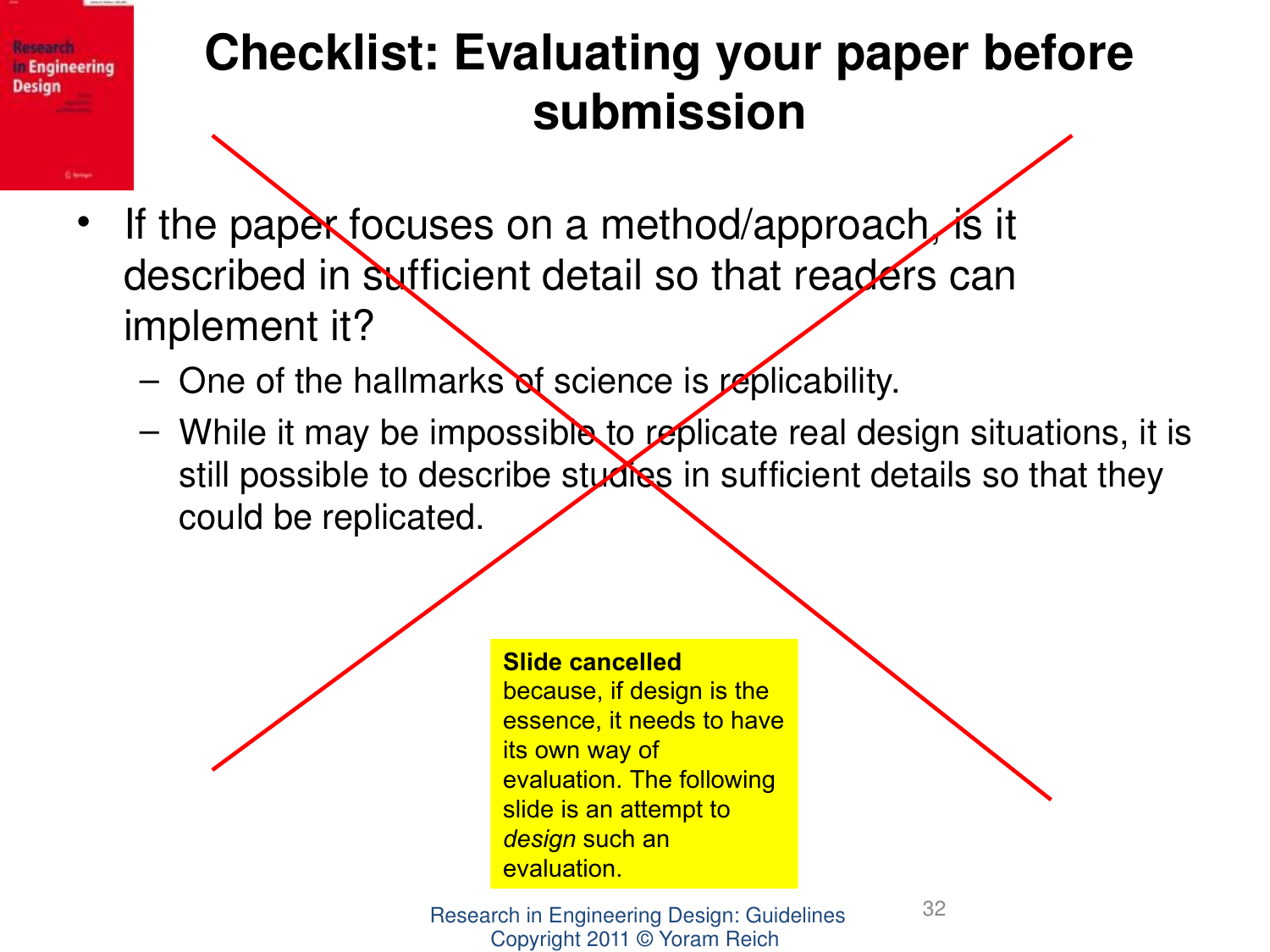• If the paper focuses on a method/approach, is it described in sufficient detail so that readers can implement it on their particular problem?

Keseanse n Engineering

**Given** 

**Design** 

- One of the hallmarks of science is replicability, however, design does not occur in controlled environments and requires a different way of thinking and defining the value of a contribution and its rigor
- While it may be impossible to replicate real design situations, it is still possible to describe studies in sufficient details so that a reader can extract valuable information in order to use in his/her own practice/research.
- The information that transcends the particular study and could be used elsewhere becomes the contribution of the paper.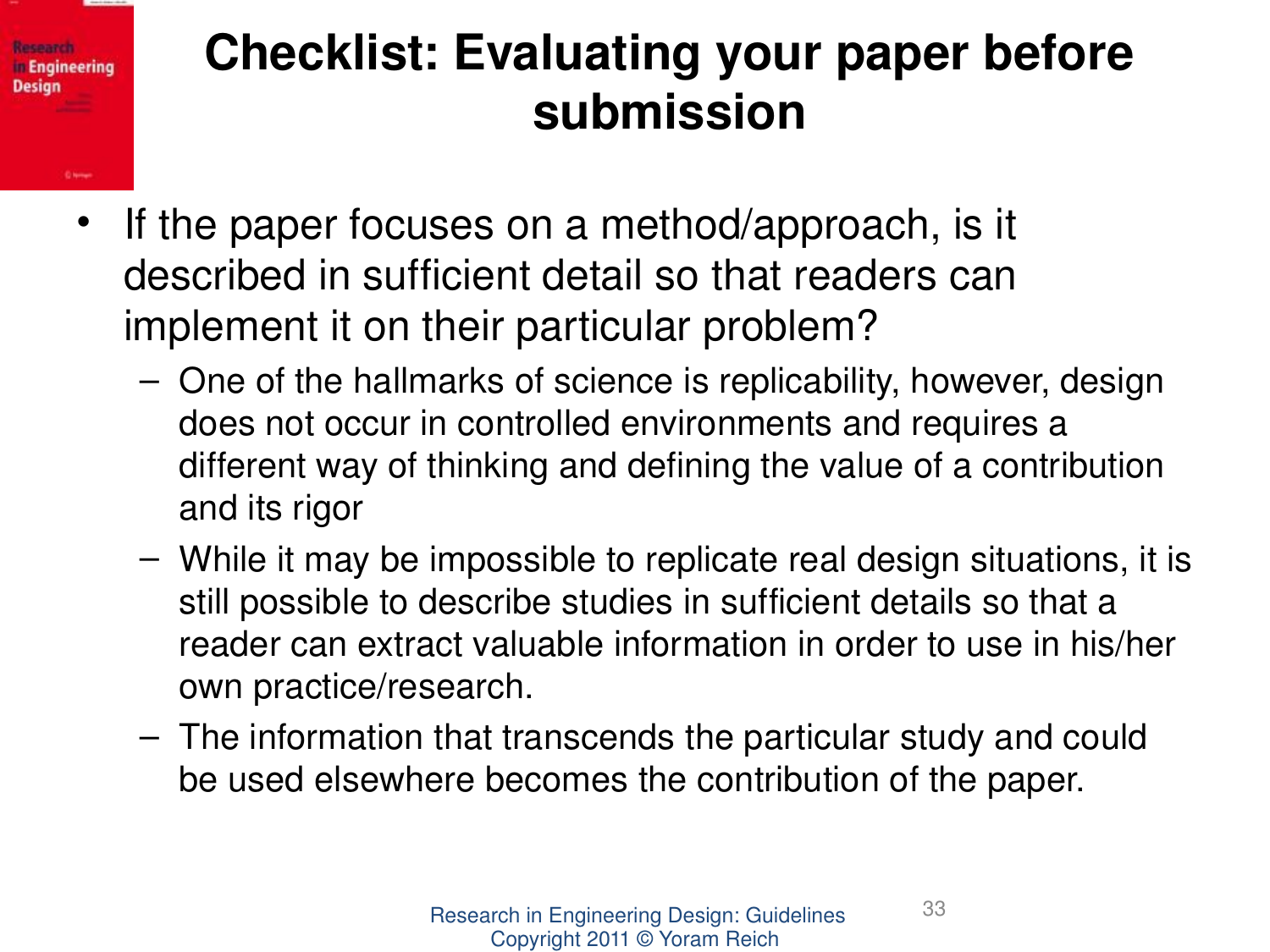• Is the evaluation convincing in allowing accepting the paper claim?

**Research** n Engineering

**Design** 

**Cieve** 

- If a paper claims that a method helps design practice, it should demonstrate the method in design practice, not on a small toy problem solved by a student.
- If the evaluation is on a small problem solved by a student, the claims should be changed accordingly.
- One small or benchmark example hardly helps readers accept a paper claim. Such evaluation could be a mere chance.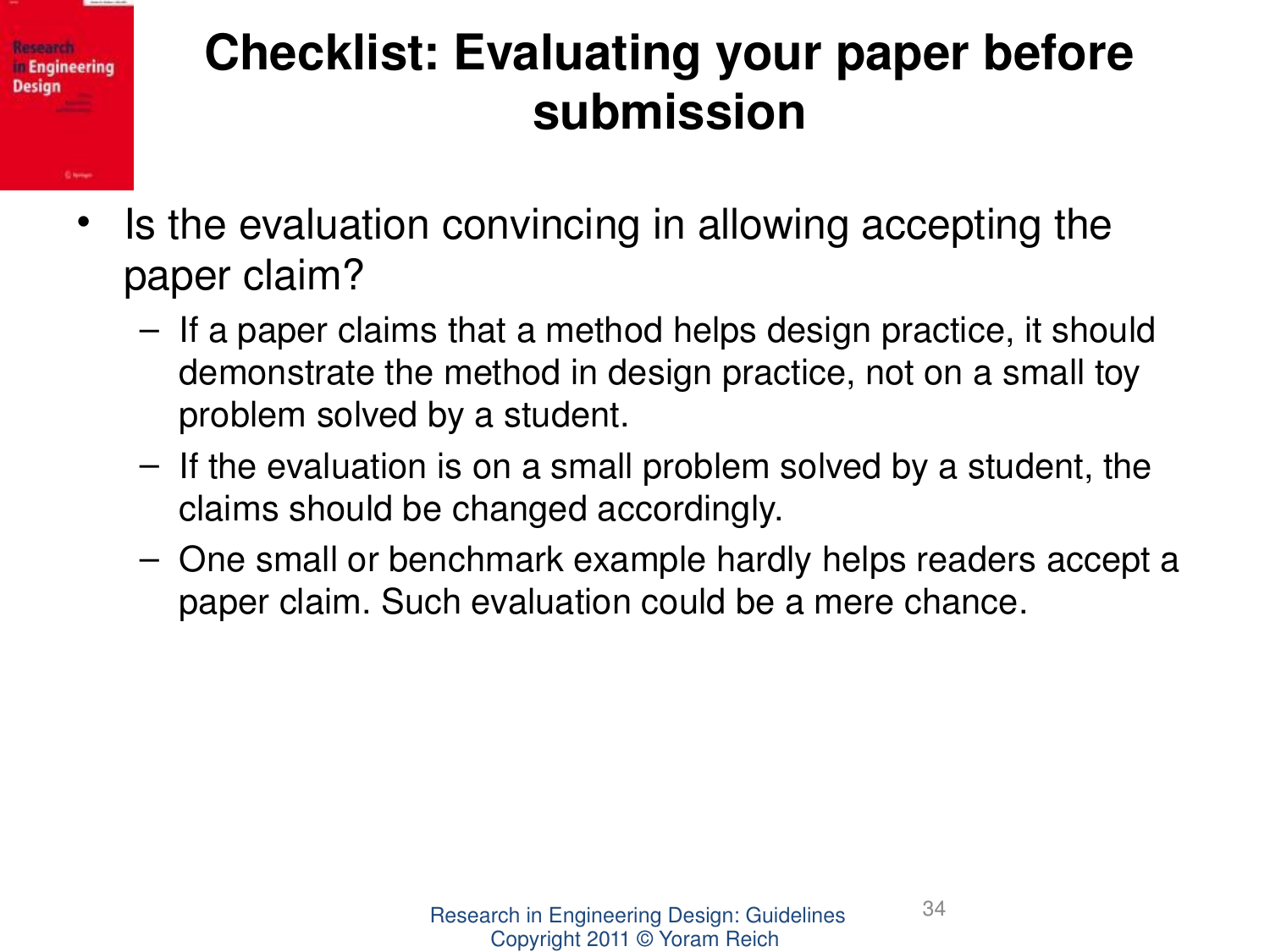# **Besearch** n Engineering Design

# **Checklist: Evaluating your paper before submission**

- Are the limitations of the approach listed clearly?
	- We have learned in science that no theory is permanent or true always and no method is best for all problems.
	- Consequently, each approach should be accompanied with its limitation and precise scope to allow using it when appropriate.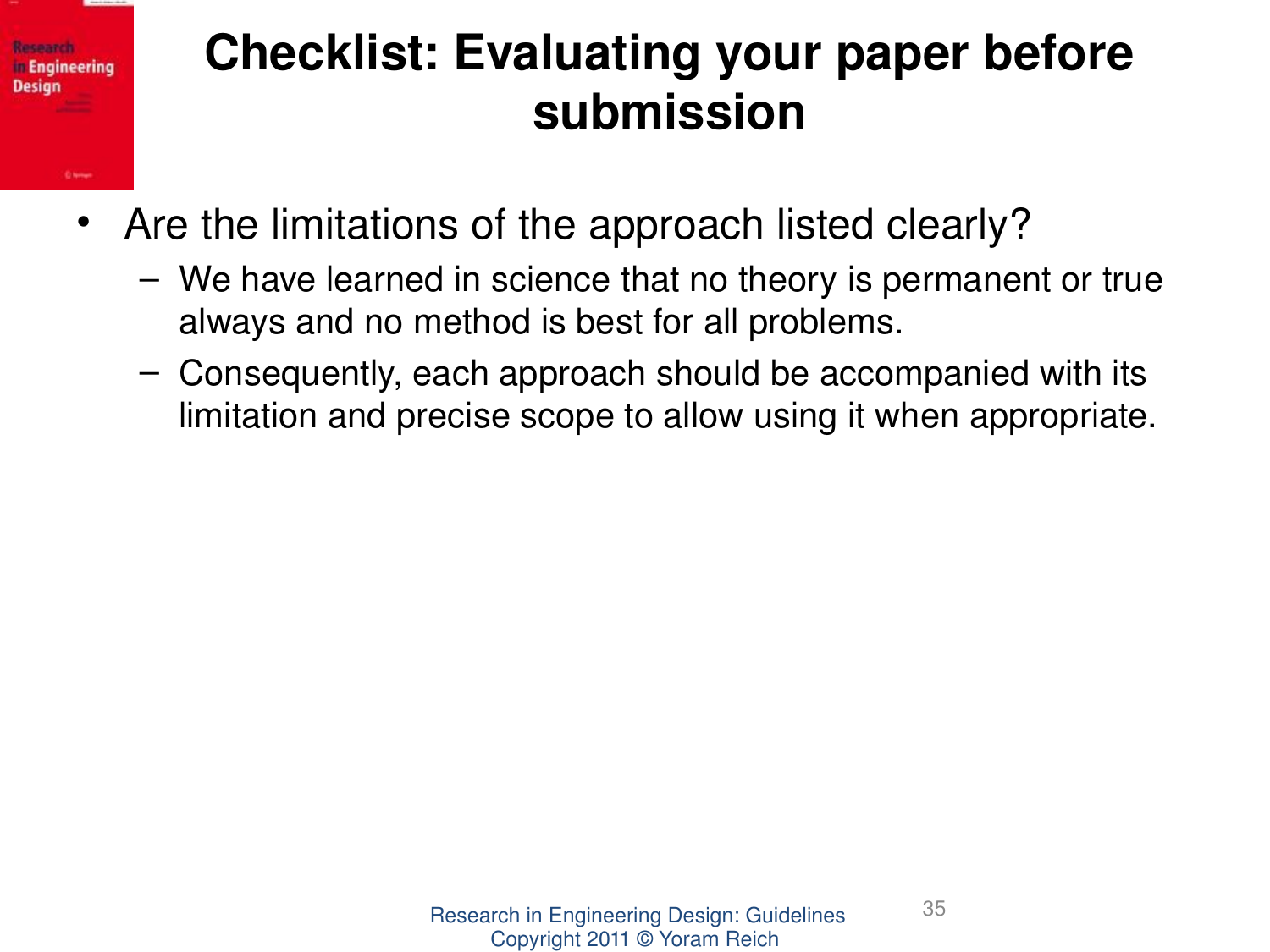Keseanse n Engineering

**Owner** 

**Design** 

- Are the limitations of the approach listed clearly? Are the conclusions valid?
	- Conclusions should relate to claimed made in the abstract or the introduction but not merely reiterate them;
	- the conclusions should reflect what was demonstrated through a proper evaluation.
	- If the abstract says that "an important design aspect is X" and describes research on X, the connection should be made back from X to design.
	- The paper need to show that its report on X have an impact on design.
	- If this is not the case, it should be stated as limitation of this study and analyzed carefully, stating what exactly has been achieved.
	- Research in Engineering Design: Guidelines 36 – Such limitation better be mentioned in the introduction to prevent readers of getting the wrong impression when they start reading the paper.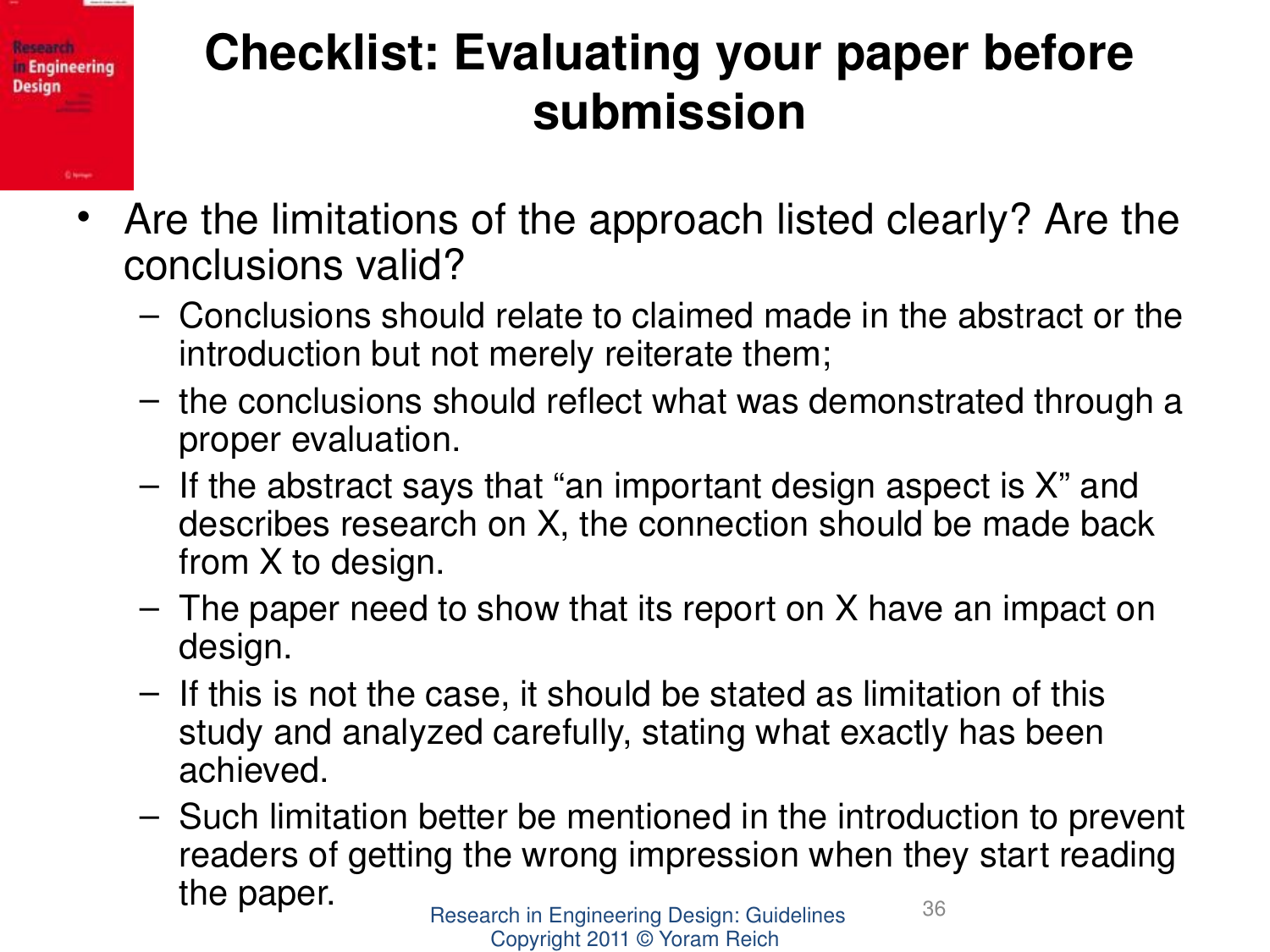• Is the length of the paper appropriate?

Kesaarsi n Engineering

Design

**Cieve** 

- Papers could be short or long but their length should reflect their content.
- Short papers sometimes give the impression that they are proceedings papers submitted for journal publication.
- Even if this is not the case, writing short papers that address all the issues in this checklist is difficult.
- This does not mean we are looking for long papers but that we stress the "(paper value)/(paper length)" issue.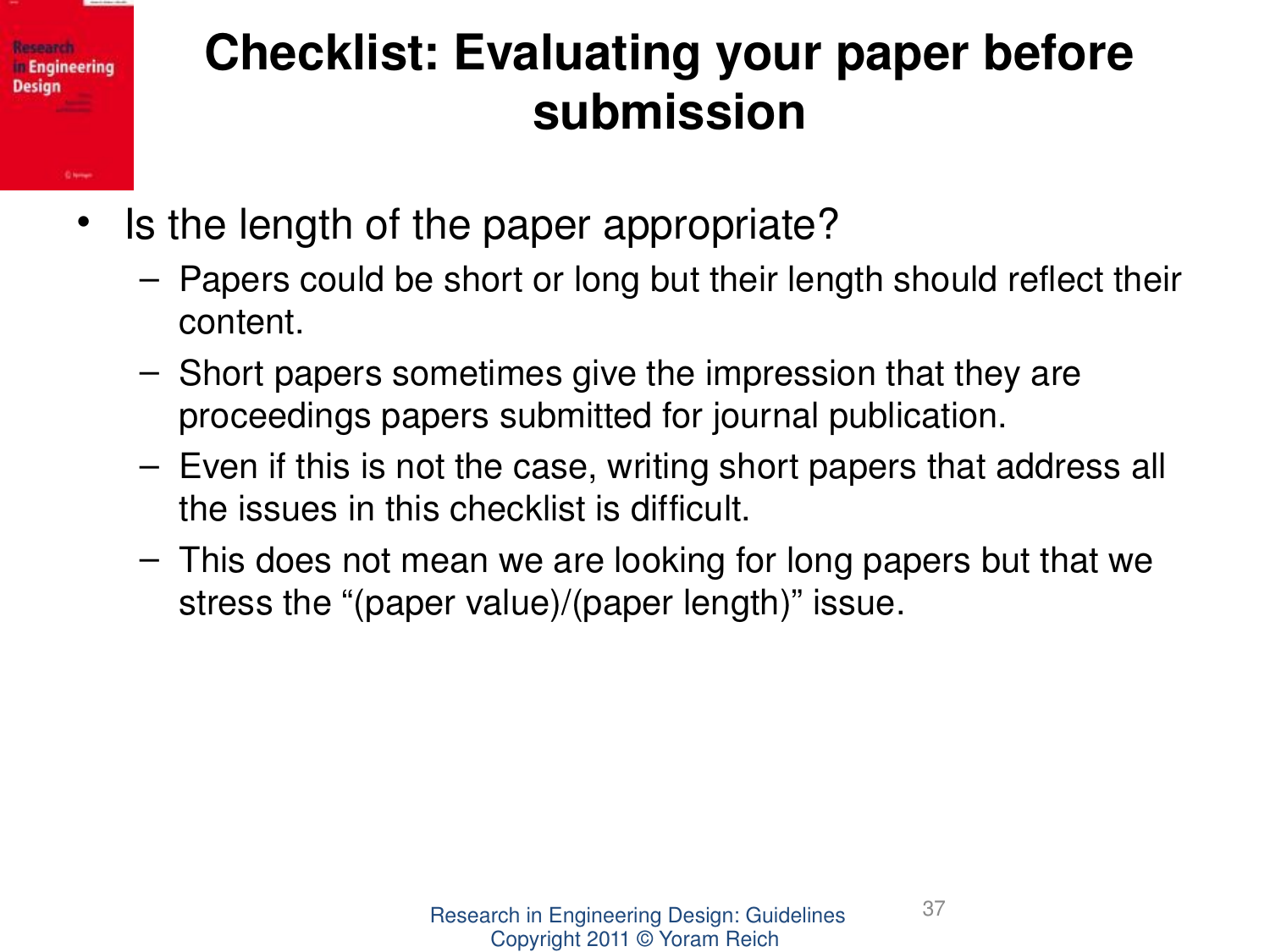- Are the figures adding value beyond the text?
	- Figures are effective way to convey information but expensive for publishing.
	- Therefore, their use must be done properly.

**Besearch** n Engineering

**Claims** 

**Design** 

- A figure must be introduced In the text with reference before it appears in the text.
- It should be explained well so that it is understood and that its value adds something to a text without it.
- Examples of ineffective figures are those showing the screen of a program to show that a program was developed or figures whose text is not in English and cannot be comprehended.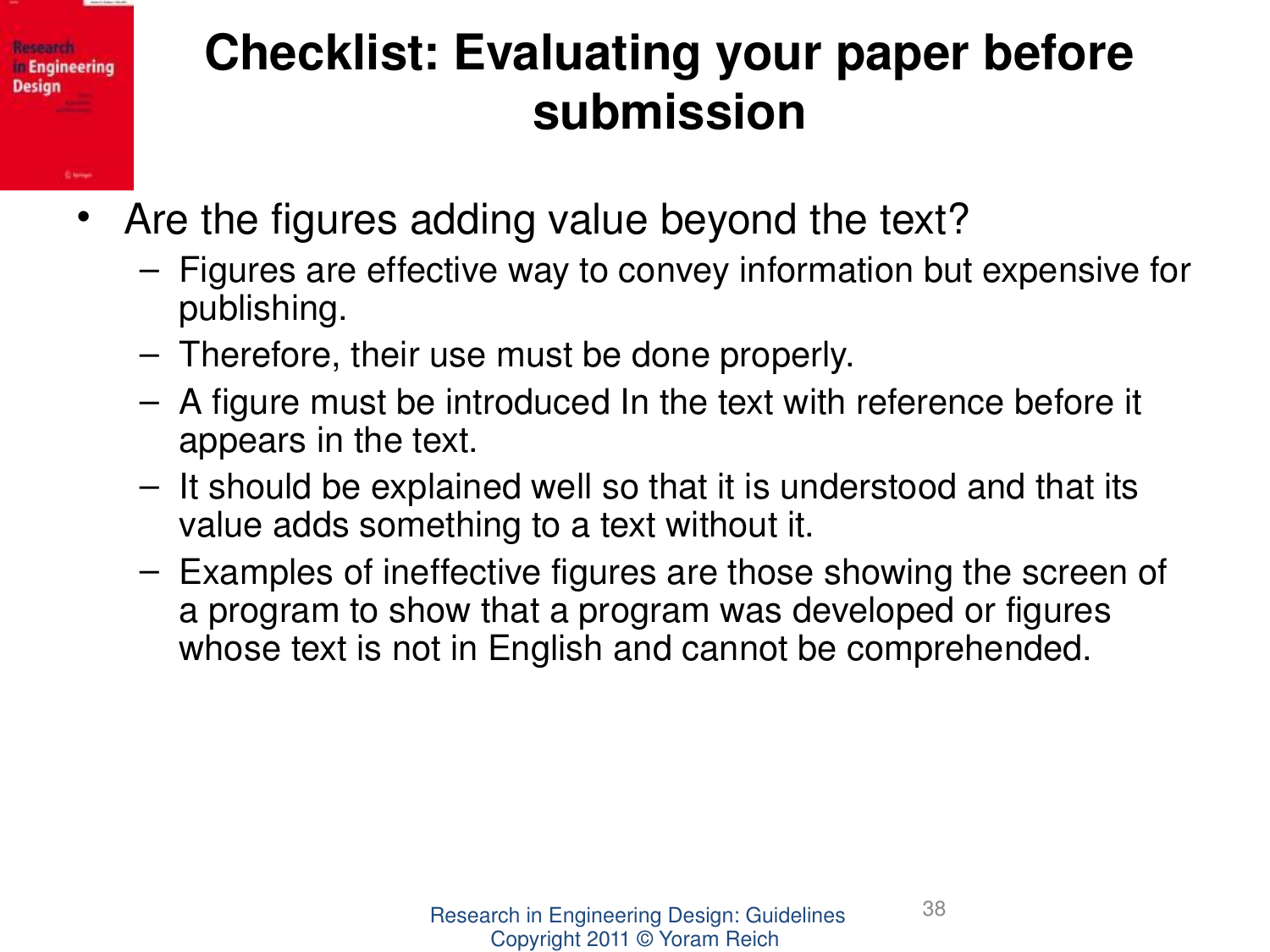![](_page_38_Picture_0.jpeg)

- Has the paper appear in proceedings of a conference?
	- If the answer is yes, there should be significant change of the submission from the proceedings paper.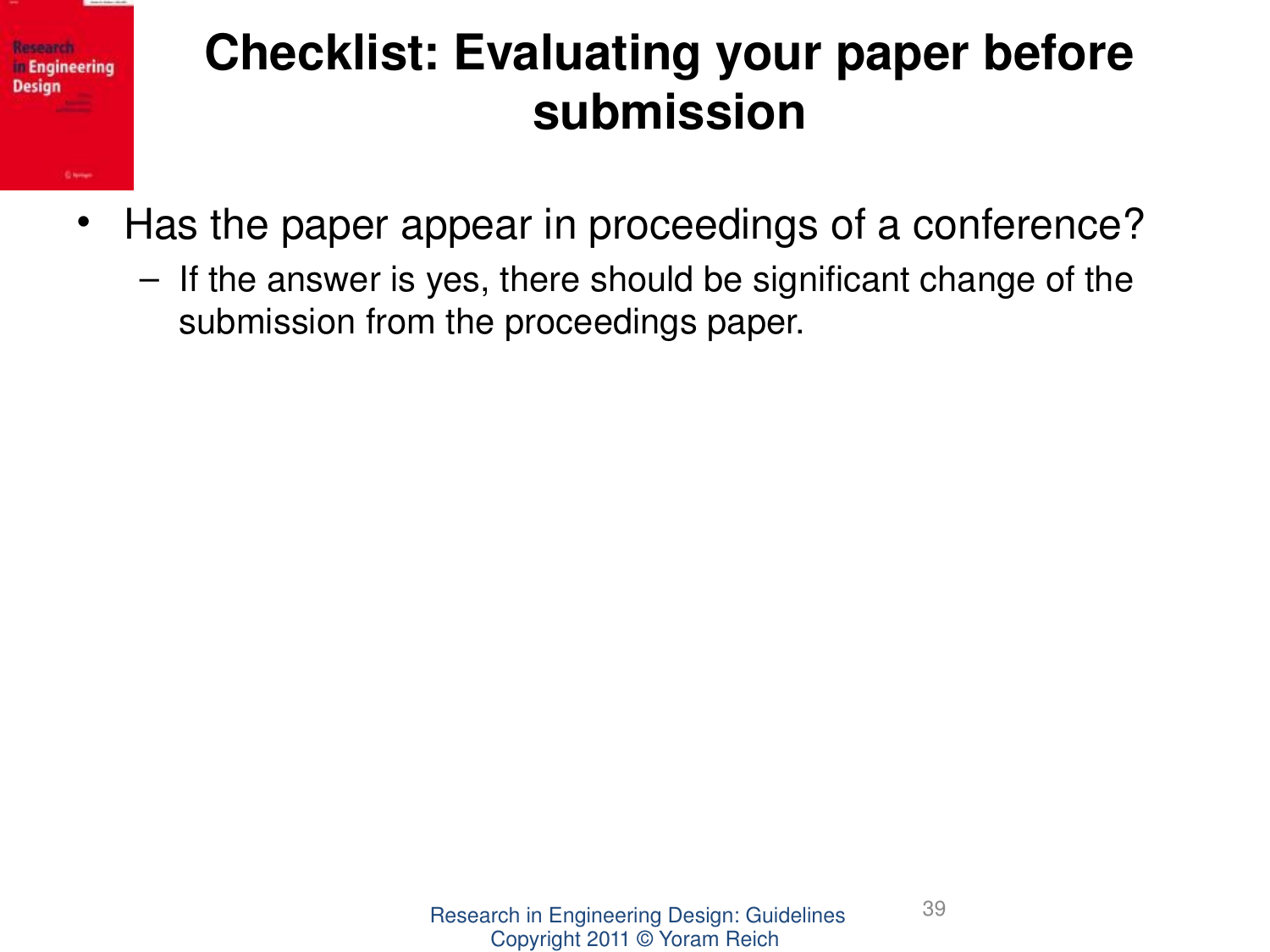![](_page_39_Picture_0.jpeg)

• Are quotations done properly?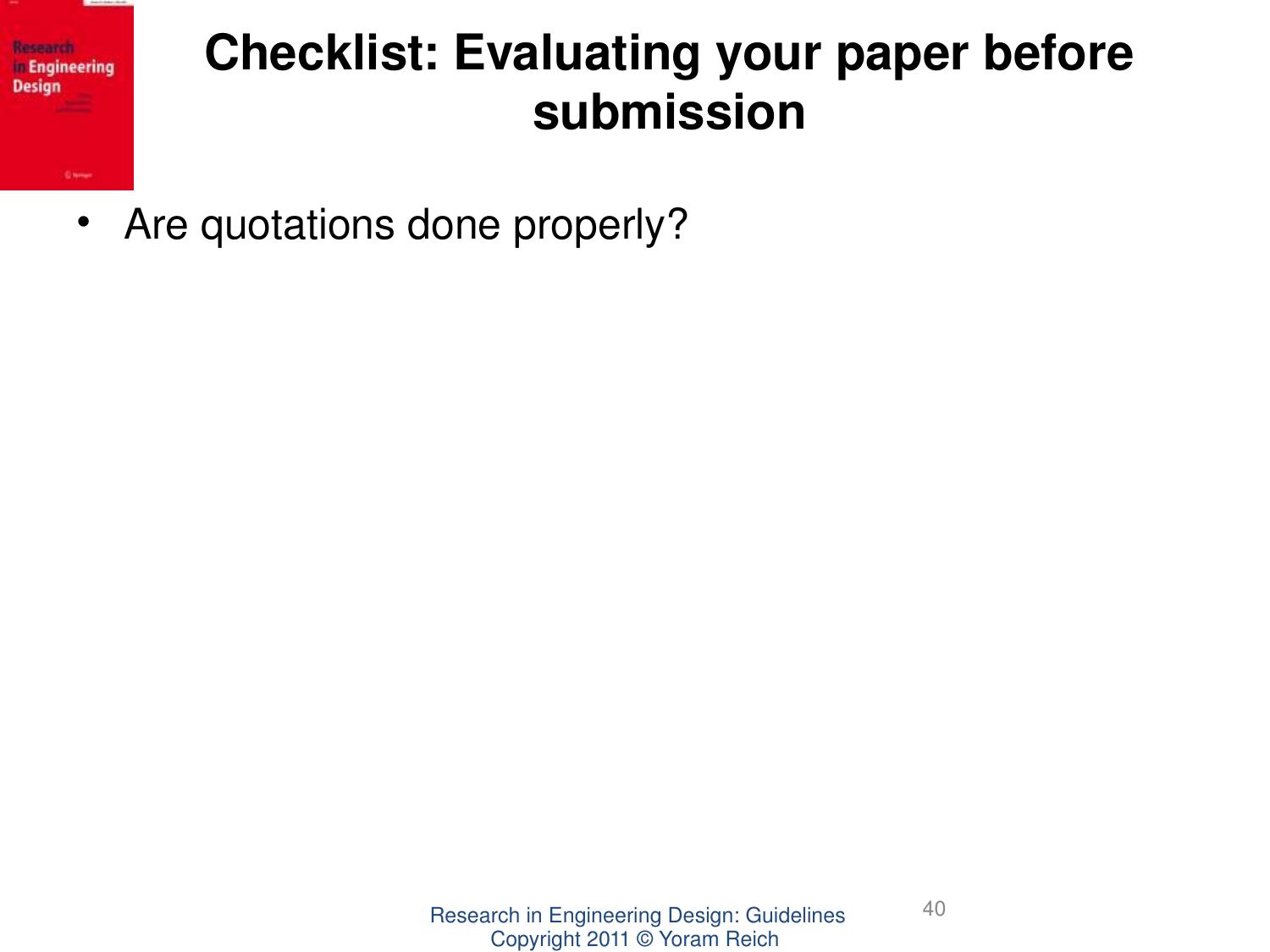### Keseanse n Engineering Design **Cieve**

# **Checklist: Evaluating your paper before submission**

- Which reference to include?
	- Quality and availability drive the kind of reference to cite.
	- Cite journal papers before refereed proceedings
	- Cite English references before other languages.
	- Cite the first paper that made the contribution you wish to rely upon
	- Do not use references to support obvious statements